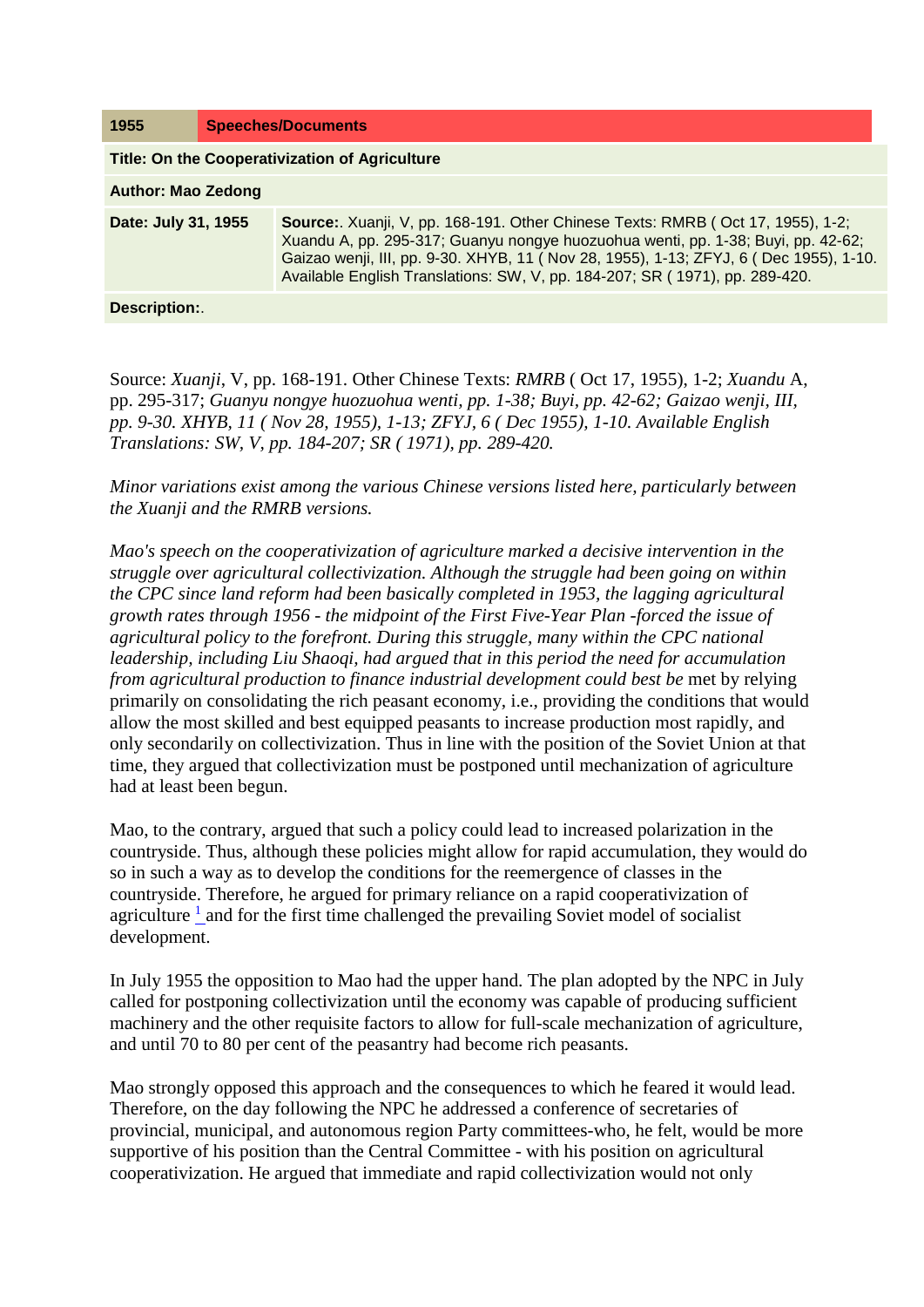increase accumulation, but would do so in a way favorable to the development of the further revolutionization of China's economy. [2](http://www.questia.com/PM.qst?a=o&d=99262067) Subsequently, in October 1955, at an enlarged meeting of the Central Committee - which was attended by 338 regional Party secretaries, as opposed to only 38 Central Committee members and 25 Central Committee alternative members - the "Resolution on the Question of Agricultural Cooperativization," which was based largely on Mao's position, was passed. But victory in the struggle for acceptance of this position did not mean that Mao's suggestions were carried out as planned. Once the country got caught up in the struggle for rapid collectivization, the pace of collectivization far outstripped anything suggested either by Mao himself or by the Resolution. [3](http://www.questia.com/PM.qst?a=o&d=99262067) Mao's preoccupation with the problem of agricultural cooperativization for the remainder of 1955 and 1956 is evident in the many speeches and writings on the subject in this period. As we shall see, the issue was not merely a major program of the transformation of the agricultural base of the Chinese economy, which it was, but also a problem of ideological and policy struggle in Chinese society at large (with "conservative" intellectuals such as Liang Shuming) and within the Party (with, for example, Liu Shaoqi and the Rural Work Department). On this issue, the CPC published two major sets of documents:

1) Shi Jingtang, Zhang Lin, Zhou Qinghe, Bi Zhongjie, eds. *Zhongguo nongye hezuohua yundong shiliao (Materials on the History of the Movement for the Cooperativization of Agriculture in China)* ( 1957, Sanlian chubanshe, Beijing), 2 volumes, with vol. 1 concentrating on pre-Liberation conditions and vol. 2 on the situation from 1953 to 1955;

2) *Nongye shehui zhuyi gaizao wenji (Documents on the Socialist Transformation of Agriculture)* ( 1955, Caizheng jingji chubanse, Shanghai), 3 volumes. (Herein abbreviated as *Gaizao wenji.) This article is contained in vol. 3 of this latter set, pp. 9-30.* 

A high tide in the new socialist mass movement will soon sweep across the rural areas throughout the country. Some of our comrades, however, are tottering along like a woman with bound feet,  $4$  complaining all the time about others, saying: [You're] going too fast, [you're] going too fast. [They are given to] excessive nitpicking, unwarranted complaints, endless worries, and countless taboos and take this to be the correct policy for guiding the socialist mass movement in the rural areas.

No, this is not the correct policy; it is a wrong policy.

At present, the high tide of the social transformation of cooperativization in the countryside is already evident in some areas and will soon engulf the whole country. This is a large-scale socialist revolutionary movement involving a rural population of over five hundred million and has tremendous worldwide significance. We should give this movement active, enthusiastic, and well-planned leadership, rather than dragging it back by all sorts of means. That there are some deviations in the movement is unavoidable. It is understandable and also not hard to rectify. Shortcomings and errors that exist among cadres and peasants can be overcome or corrected provided we actively help them. The cadres and peasants are advancing under the leadership of the Party, and the movement is basically sound. In some places, they have made mistakes in their work. For example, on the one hand, [some] poor peasants have been prevented from joining the cooperatives in disregard of their difficulties; on the other hand, [some] well-to-do middle peasants have been forced to join the cooperatives in violation of their interests.  $5 \text{ On all of these things people should be educated}$ and corrected instead of simply being reprimanded. Blunt reprimands cannot solve problems. We must guide the movement boldly and not fear dragons ahead and tigers behind. Both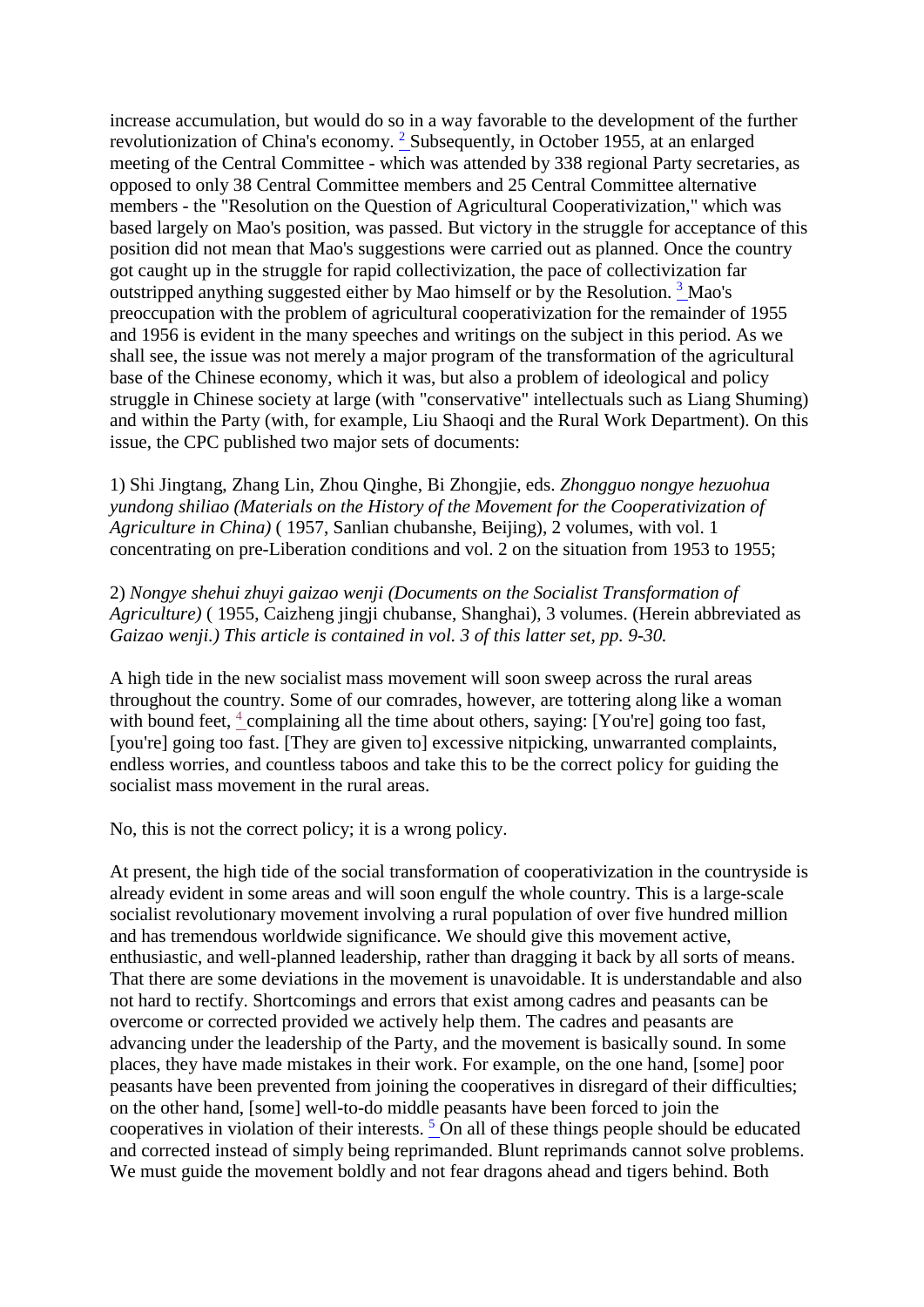cadres and peasants will remold themselves through their own experience in struggle. We should let them get down to doing the work, and they will draw lessons and enhance their talents while doing it. In this way, large numbers of outstanding people will come to the fore. The attitude of fearing dragons ahead and tigers behind is not conducive to the making of [good] cadres. Large numbers of cadres with short-term training must be sent to the countryside from the higher levels to guide and assist the cooperativization movement, but even cadres sent down from higher levels can only learn how to do their work by being in the movement [themselves]. They may not necessarily know how to do their work just by attending a training class and listening to an instructor lecture on several dozen points.

In short, the leadership should not fall behind the mass movement. Yet, as things stand now, it is the mass movement that is running ahead of the leadership, and the leadership is unable to. catch up with the movement. This situation must be changed.

## **II**

The nationwide cooperativization movement is now moving forward on a giant scale, and yet we still have to argue such questions as whether the cooperatives can develop and whether they can be consolidated. As far as certain comrades are concerned, the crux of the matter seems to be their worry about whether the several hundred thousand existing semisocialist and generally rather small cooperatives (averaging twenty-odd households each) can be consolidated. [6](http://www.questia.com/PM.qst?a=o&d=99262156) If they cannot be consolidated, their development is, of course, out of the question. Despite the record of the development of [agricultural] cooperativization in the last few years, certain comrades still remain skeptical; they still want to see how things develop during this year, 1955. They may even want to wait and see for another year in 1956. Only if more cooperatives are consolidated will they be truly convinced that agricultural cooperativization is feasible and that the policy of the Central Committee of our Party is correct. Therefore, the work in these two years is of crucial importance.

In order to prove the feasibility of agricultural cooperativization and the correctness of our Party Center's policy regarding agricultural cooperativization, it is perhaps not without benefit for us to review the history of the agricultural cooperativization movement in our country.

During the twenty-two years of revolutionary wars prior to the founding of the People's Republic of China, our Party had already had the experience of guiding the peasants, after the land reform, in forming agricultural producers' mutual aid organizations containing the rudiments of socialism. At that time [these organizations included] the mutual aid labor groups and plowing teams in Jiangxi Province, labor-exchange teams in northern Shaanxi, and mutual aid teams in northern, eastern, and northeastern China.  $^7$  At that time, organizations of semisocialist or socialist agricultural producers' cooperatives had also come into existence already in isolated cases. For example, an agricultural producers' cooperative of a socialist nature came into being in Ansai *xian* in northern Shaanxi during the time of the War of Resistance against Japan. <sup>[8](http://www.questia.com/PM.qst?a=o&d=99262162)</sup> But this type of cooperative was not popularized at that time.

It was after the founding of the People's Republic of China that our Party led the peasants in setting up agricultural producers' mutual-aid teams on a more extensive scale and in starting to organize agricultural producers' cooperatives in large numbers on the basis of [these] mutual aid teams. Nearly six more years has since been added to the history of this work.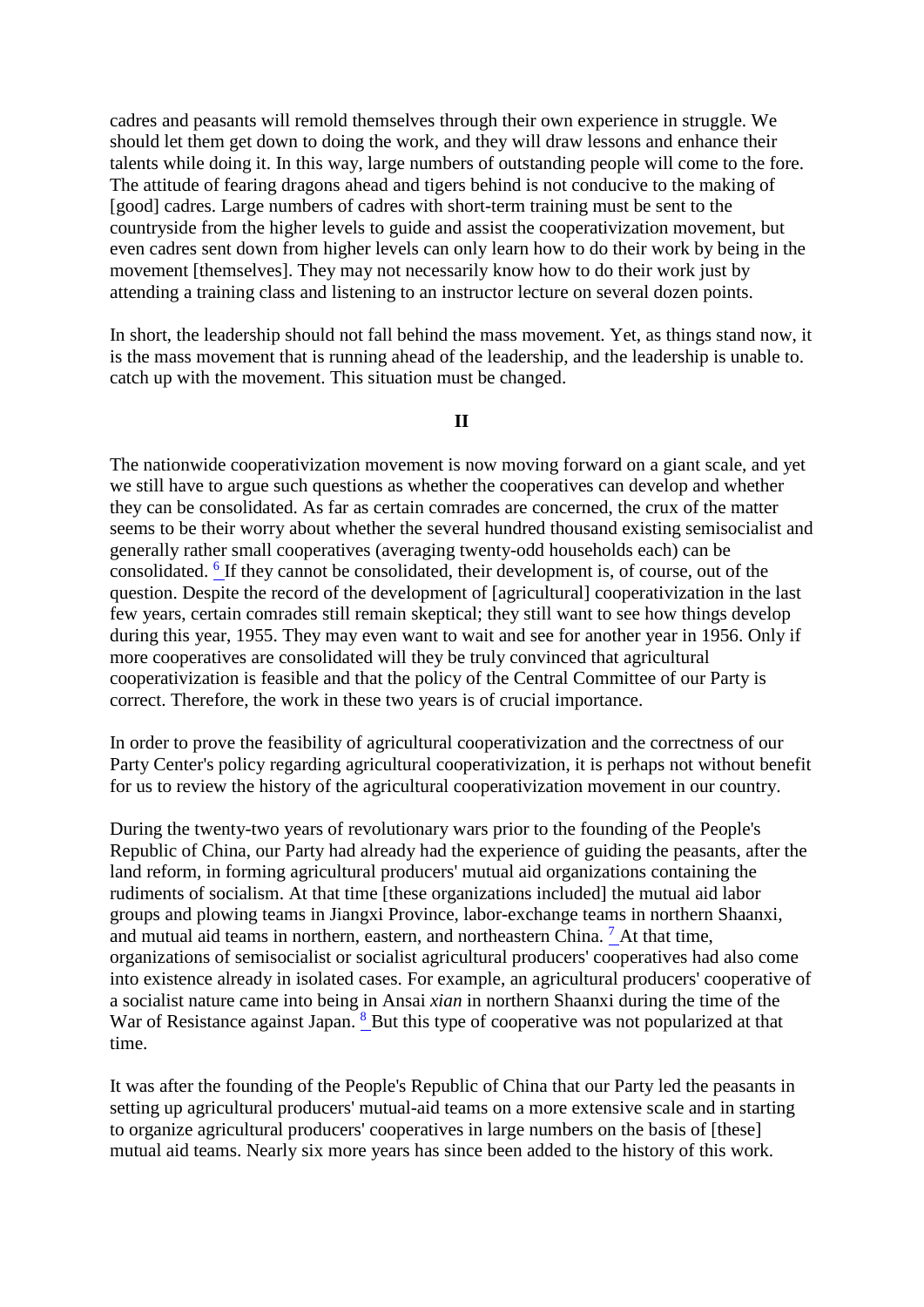By December 15, 1951, when our Party Center adopted the first Draft Resolution on Mutual Aid and Cooperativization in Agricultural Production<sup>9</sup> which had first been issued to local Party organizations and carried out on an experimental basis in various areas (this document was not published in the press in the form of a formal resolution until March 1953),  $10$  more than 300 agricultural producers' cooperatives had already come into being. Two years later, when our Party Center issued its Resolution on Agricultural Producers' Cooperatives on December 16, 1953,  $\frac{11}{11}$  the number of agricultural cooperatives had grown to more than 14,000, a 46-fold increase in the course of two years.

This resolution pointed out that between the winter of 1953 and the autumn harvest season of 1954, the number of agricultural producers' cooperatives was to increase from more than 14,000 to over 35,800; that is to say, an increase of only 150 per cent was contemplated. As it turned out, the number of cooperatives actually rose to 100,000 during this one year, representing more than seven times [the figure of] over 14,000 cooperatives. In October 1954, the Central Committee of our Party decided on an increase of a further 500 per cent, from 100,000 to 600,000 cooperatives; as it turned out, 670,000 cooperatives were established. By June 1955, after a preliminary readjustment, the number decreased by 20,000 to 650,000, or 50,000 cooperatives more than the planned figure. A total of 16,900,000 peasant households joined the cooperatives, with an average of 26 households in each cooperative.

These cooperatives are to be found mostly in the several northern provinces that were liberated early. As for most of the provinces in the country that were liberated later, a number of agricultural producers' cooperatives have been set up in each of them. More cooperatives have been set up in Anhui and Zhejiang provinces, but there are not many in other provinces. These cooperatives are generally small, but there are also a few large ones among them, some with 70 to 80 households, others with over a hundred and still others with several hundred.

These cooperatives are generally semisocialist [in nature], but there are a few among them that have developed into higher-stage cooperatives of a socialist nature.  $\frac{12}{12}$  $\frac{12}{12}$  $\frac{12}{12}$ 

Simultaneous with the development of the cooperativization movement in agricultural production among peasants, a small number of socialist state farms have already come into being in our country. <sup>[13](http://www.questia.com/PM.qst?a=o&d=99262234)</sup> By 1957, the number of state farms will reach 3,038, with a total of 16,870,000 *mu* of cultivated land. Of these, the number of mechanized farms will reach 141 (including those already in existence in 1952 and those to be set up during the period of the First Five-Year Plan), with a total of 7,580,000 *mu* of cultivated land, and the number of nonmechanized state farms [under] local [administration will reach] 2,897, with a total of 9,290,000 mu of land under cultivation. State-operated agriculture will undergo a large-scale development during the period of the second and third five-year plans.

In the spring of 1955, our Party Center decided that the number of agricultural producers' cooperatives should increase to one million. This figure, compared to the original [number] of 650,000 cooperatives, [represents] an increase of only 350,000, or only a little over 50 per cent. It seems to me that the increase may be a bit too small. Probably the figure of 650,000 existing cooperatives should be roughly doubled, that is, increase the number of cooperatives to approximately 1.3 million so that the 200,000-odd *xiang* in the country, except in some of the border regions, may each have one or several small agricultural producers' cooperatives of a semisocialist nature to serve as models. These cooperatives will have experience and become old cooperatives after a year or two, and other people will [strive to] learn from them. There are still fourteen months to go between now and the autumn harvest of October 1956;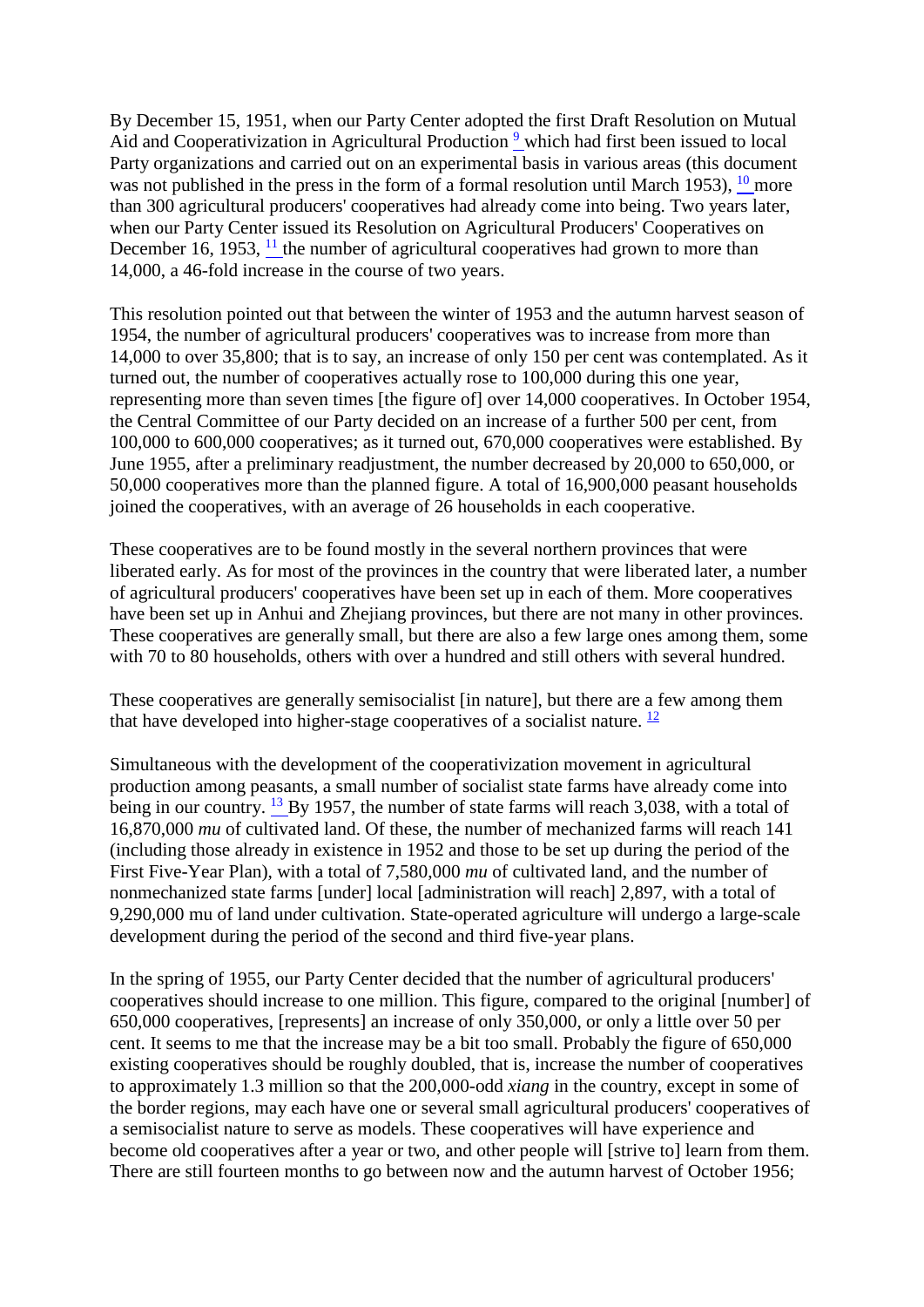the realization of this plan for establishing cooperatives should be possible. I hope that the comrades responsible for this in the various provinces and autonomous regions will go back and study this matter, make appropriate plans in accordance with concrete circumstances, and report to the Central Committee within two months. We will then discuss the matter again and make a final decision.

The question is whether [the cooperatives] can be consolidated. Some people say that last year's plan to establish 500,000 cooperatives was too big and was adventurist and that this year's plan to establish 350,000 cooperatives is also too big and adventurist. They suspect that so many cooperatives, once established, cannot be consolidated.

#### Can they be consolidated or not?

Of course neither socialist industrialization nor socialist transformation is an easy job. There are indeed many difficulties involved in getting some 110 million peasant households to switch from individual farming to collective farming and then to proceed to accomplish the technological transformation of agriculture. Nevertheless, we must have confidence that our Party is capable of guiding the masses in overcoming these difficulties.

As far as the question of agricultural cooperativization is concerned, I think we should be confident, first, that the poor peasants and the lower-middle peasants among both the new and old middle peasants [14](http://www.questia.com/PM.qst?a=o&d=99262234) who, either because they are in a difficult economic position (as in the case of the poor peasants) or because, even though their economic position has been improved in comparison with that before Liberation, are still not well-off (as in the case of the lowermiddle peasants), have a certain enthusiasm about taking the socialist road and are enthusiastic in responding to the Party's call for cooperativization. In particular, those among them who have a higher level of political consciousness have even more of this kind of enthusiasm.

Second, I think we should be confident that the Party is capable of leading the people of the whole country into socialist society. Since our Party has successfully led a great people's democratic revolution [15](http://www.questia.com/PM.qst?a=o&d=99262255) and established a people's democratic dictatorship led by the working class, it can certainly lead the people of the whole country in basically accomplishing socialist industrialization and the socialist transformation of agriculture, handicraft industries, and capitalist industry and commerce in the course of roughly three five-year plans. We already have powerful and convincing proof of this in agriculture, as in other fields. Witness [the fact that] the first batch of 300 cooperatives, the second batch of 13,700, and the third batch of 86,000, three batches totaling 100,000 cooperatives, were all established before the autumn of 1954 and have all been consolidated. Why, then, should it not be possible for the fourth batch of cooperatives (550,000) established between 1954 and 1955 and the fifth batch of cooperatives [to be established] between 1955 and 1956 (the tentative control figure is 350,000, yet to be finally determined) to be consolidated as well?

We must have faith in the masses, and we must have faith in the Party. These are two fundamental principles. If we doubt these two principles, we won't be able to accomplish anything.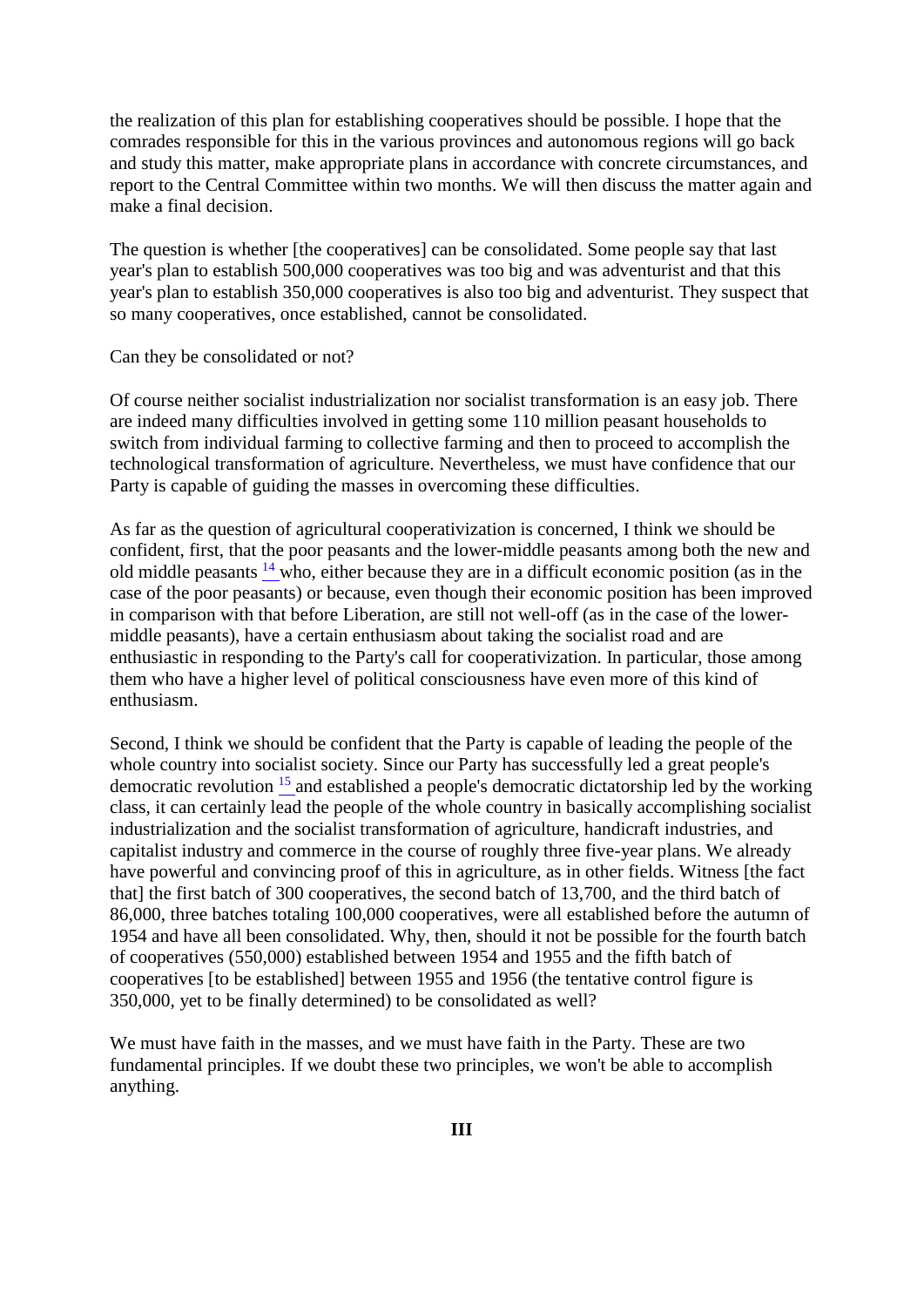In order to accomplish, step by step, cooperativization throughout the rural areas of the country, we must conscientiously reorganize the existing cooperatives.

We must stress paying attention to the quality of cooperatives and oppose the tendency to pursue only [the increase in] the numbers of cooperatives and of the peasant households [in them] without regard to quality. We must therefore pay attention to the work of reorganizing cooperatives.

Reorganization of cooperatives is not to be done once a year, but rather two or three times a year. A certain number of cooperatives went through a reorganization in the first half of this year (in certain places, the reorganization seems to have been very cursory, conducted without vigorous effort); I suggest that a second reorganization be carried out in the autumn and winter of this year, and a third in the spring and summer of next year. Of the 650,000 cooperatives now in existence, there are 550,000 that are new ones established last winter and this spring, including a batch of so-called "first category cooperatives" <sup>16</sup> that are more consolidated. If we add to these the previous 100,000 old cooperatives that are already consolidated, the number of cooperatives already consolidated is by no means small. Can these cooperatives that are already consolidated lead those yet to be consolidated to achieve gradual consolidation? The answer should definitely be that it is possible.

We should treasure and not thwart any small bit of socialist enthusiasm on the part of the peasants and cadres. We should throw in our lot with the members and cadres of the cooperatives and the cadres of the *xian*, districts, and *xiang* and not thwart their enthusiasm.

Cooperatives that are determined to dissolve are only those in which all, or nearly all, the members are determined not to carry on. In a cooperative, if only some members are determined to quit, let those people withdraw while the majority stay in and carry on. If the majority are determined to quit while only a minority want to carry on, let the majority withdraw and the minority stay in and carry on. Even if this should happen, it will still be a good thing. There is a very small cooperative of only six households in Hebei Province in which three households, [made up of] former old middle peasants, were determined to quit and were consequently allowed to withdraw, while the three households of poor peasants  $\frac{17}{12}$  $\frac{17}{12}$  $\frac{17}{12}$ showed that they wanted to continue on no matter what. As a result, they stayed in, and consequently the organization of the cooperative was preserved. Actually, the direction indicated by these three households of poor peasants represents the direction that the five hundred million peasants of the country [will follow]. All peasants [now] operating individually will eventually take the road resolutely chosen by these three households of poor peasants.

The policy of so-called "resolute reduction" adopted in Zhejiang  $\frac{18}{18}$  (not a decision made by the Zhejiang Provincial Party Committee) resulted in the dissolution at one stroke of 15,000 cooperatives, comprising 400,000 peasant households, out of 53,000 cooperatives, causing great dissatisfaction among the masses and cadres. This was very unsound. This policy of "resolute reduction" was decided on when they were gripped by a mood of panic. It was also unsound to make such a major move without the approval of the Central Committee. Moreover, in April 1955 the Central Committee had already issued a warning: "Don't repeat the error of dissolving large numbers of cooperatives as committed in 1953 or you will have to make self-criticism again." [19](http://www.questia.com/PM.qst?a=o&d=99262433) But some comrades turned a deaf ear [to the warning].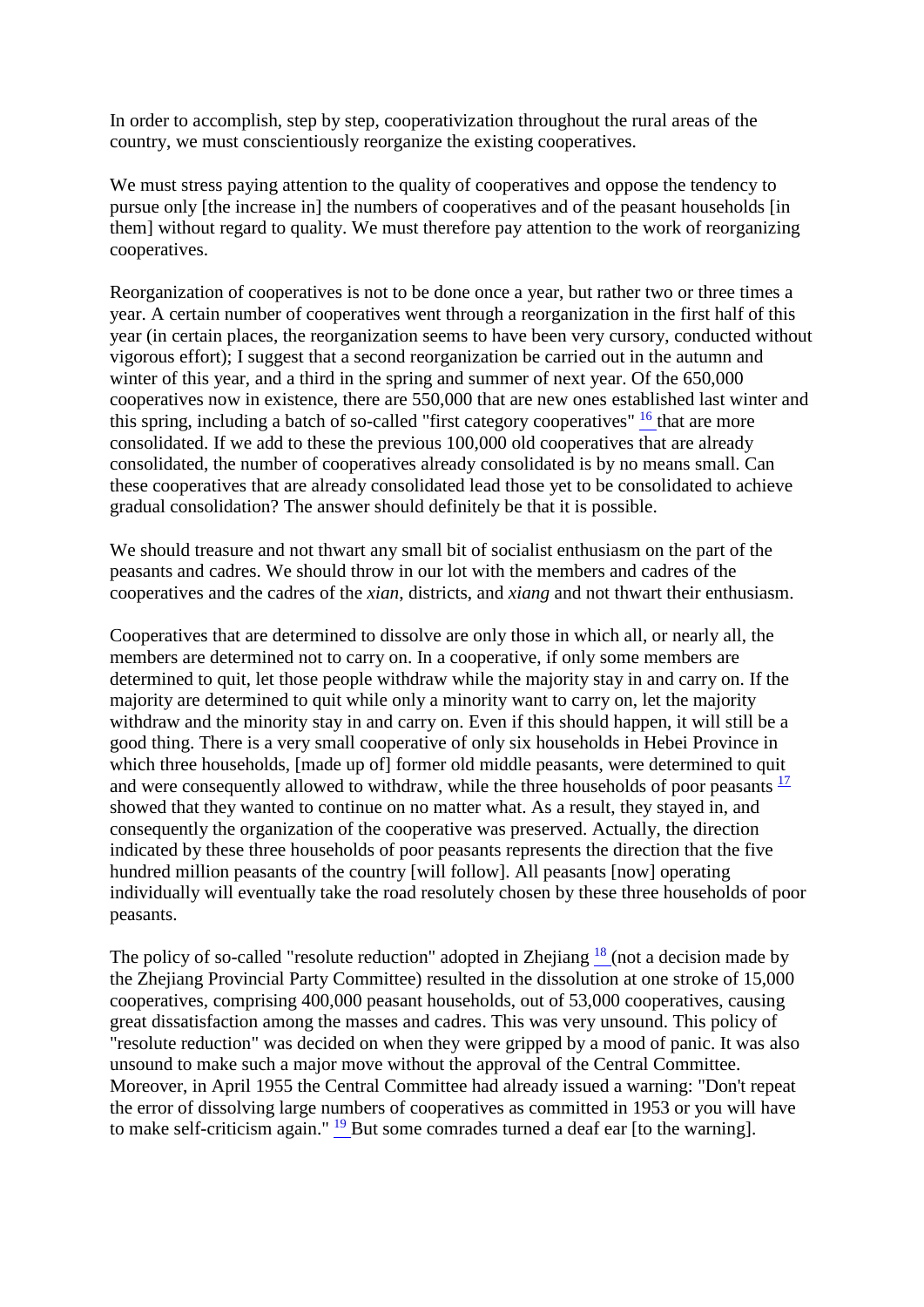It seems to me that there are two undesirable [tendencies] in the face of victory. First, that victory makes one dizzy and makes one's head swell so much that one commits "leftist" mistakes. This, of course, is bad. Second, that victory scares one silly so as to cause one to call for a "resolute reduction" and commit rightist mistakes. This is also bad. The present situation belongs in the latter category; some comrades have been scared silly by several hundred thousand small cooperatives.

**IV** 

Good preparatory work must be done seriously before cooperatives are established.

The quality of cooperatives must be emphasized from the very beginning, and the tendency to solely seek [the increase of] their numbers must be opposed.

Fight no battle without making preparations for it; fight no battle without being sure of [winning] it. This was the well-known slogan of our Party in the past during the period of the Revolutionary War. This slogan can also be applied to the work of building socialism. To be sure of success, one must be prepared, and be adequately prepared. A great deal of preparatory work must be done before a new batch of agricultural producers' cooperatives can be established in a province, a special district, or a *xian*. Such work, in the main, consists of [the following]: (1) criticizing erroneous ideas and summing up work experience; (2) systematically and repeatedly publicizing among the peasant masses our Party's principles, policies, and measures on agricultural cooperativization; in doing so, we should not only explain [to the peasants] the advantages of cooperativization, but should also point out the difficulties likely to be encountered in the course of cooperativization so that the peasants can be well-prepared mentally; (3) drawing up a comprehensive plan for developing agricultural cooperativization throughout each province, [special] district, *xian*, district, or *xiang* in light of the actual situation and formulating an annual plan out of it; (4) training cadres for running cooperatives through short-term [courses]; (5) developing agricultural mutual aid teams on a wide scale and in large numbers, and wherever possible prevailing upon many teams to join together in organizations of united mutual aid teams so as to lay a good foundation for uniting them further into cooperatives.

If these requirements are met, it will be possible to basically solve the problem of uniting quantity and quality in the development of cooperatives; however, it is still necessary to follow the establishment of each batch of cooperatives by going immediately into the work of reorganization.

Whether a batch of cooperatives, once established, can be consolidated or not depends first on whether the preparatory work before their establishment is done well and second on whether the reorganization work after their establishment is done well.

We must rely on the *xiang* branches of the Party and Youth League <sup>20</sup> for the work of establishing and reorganizing cooperatives. Therefore, the work of establishing and reorganizing cooperatives must be done in close coordination with that of building and rectifying the Party and Youth League organizations in the rural areas.

Whether in establishing cooperatives or in reorganizing them, the local cadres in the rural areas should be the main force. They should be given encouragement and be held responsible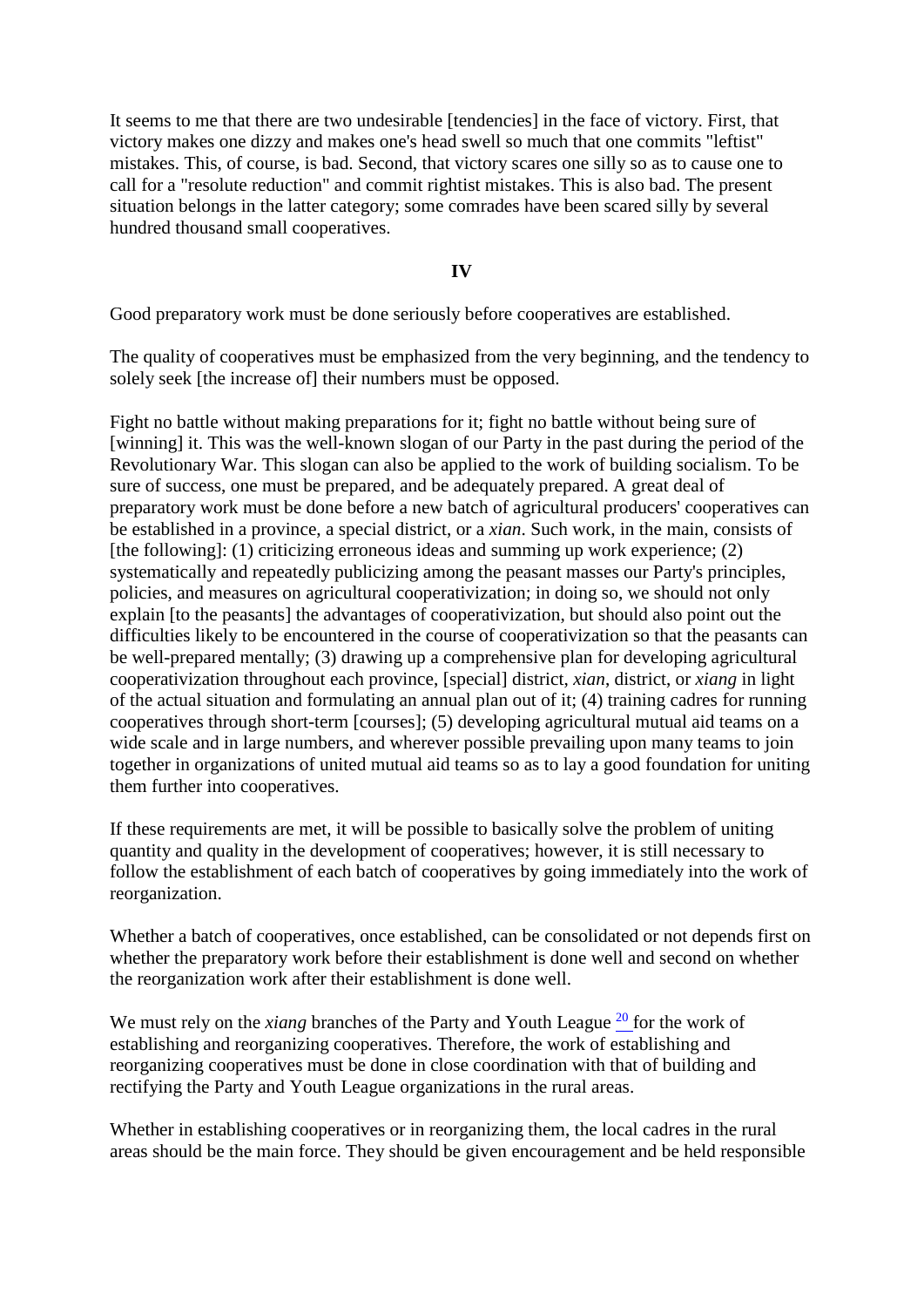for the work. The cadres sent from above should be the auxiliary force, whose function is to provide guidance and assistance and not to take everything into their own hands.

**V** 

In production, the agricultural producers' cooperatives must achieve higher crop yields than "going-it-alone" households and mutual aid teams. On no account should [the cooperatives'] output remain at the same level as that of "going-it-alone" households or mutual aid teams. Otherwise it would mean failure, and then what would be the point in having cooperatives at all? Still less should crop yields be allowed to fall. Over eighty per cent of the 650,000 agricultural producers' cooperatives that have already been established have increased crop yields. This is an excellent situation; it proves that members of agricultural producers' cooperatives have great enthusiasm for production and that cooperatives are superior to mutual aid teams and even more superior to peasant households farming on their own.

To increase crop yields it is necessary: (1) to adhere to the principles of voluntary [participation] and mutual benefit; (2) to improve management (planning of production, management of production, organization of labor, etc.); (3) to improve farming techniques (deep plowing and intensive cultivation, close planting in small clusters, increase in the area of multiple cropping, introduction of improved seed strains, popularization of new types of farming implements, the fight against plant diseases and insect damage, etc.); and (4) to increase the means of production (land, fertilizer, water conservation facilities, draft animals, farming implements, etc.). These are the few indispensable conditions for consolidating the cooperatives and ensuring growth in production.

In adhering to the principles of voluntary [participation] and mutual benefit, attention must now be paid to solving the following problems: (1) whether or not it is proper to delay for a year or two the turning over of draft animals and large farming implements to the cooperatives [as shares], whether or not they are fairly priced when they are turned over to the cooperatives, and whether or not the payment period is too long; (2) whether or not the ratio between the payment for land [shares] and the payment for labor is appropriate; (3) how the funds needed by the cooperatives are to be raised; (4) whether or not certain members of the cooperatives may use part of their labor in certain types of sideline occupations (since the agricultural producers' cooperatives we are now establishing are generally still semisocialist in nature, care must be taken to solve the above-mentioned four problems properly so that the principle of mutual benefit between the poor peasants and the middle peasants is not violated, and voluntary [participation] can only be realized on the basis of mutual benefit); (5) how much [land] members of the cooperatives should retain as private plots;  $^{21}$  and (6) the question of the class composition of cooperative membership, and so on.

Let's take up the question of the class composition of the cooperatives' membership. I think that, in the next year or two, wherever popularization of cooperatives has just begun or has taken place recently, as in the case of most areas of the country at present, [the cooperatives] should be [made up of] the active elements among the following sectors: (1) poor peasants, (2) lowermiddle peasants among the new middle peasants, and (3) lower-middle peasants among the old middle peasants. We should get them to organize first. Those among the members of these sectors who are not yet active elements for the time being should not be dragged in against their will. The cooperatives can admit them in groups when their level of [political] consciousness has risen and they have become interested in cooperatives. People in these sectors have a rather similar economic status. They either are still living a hard life ([as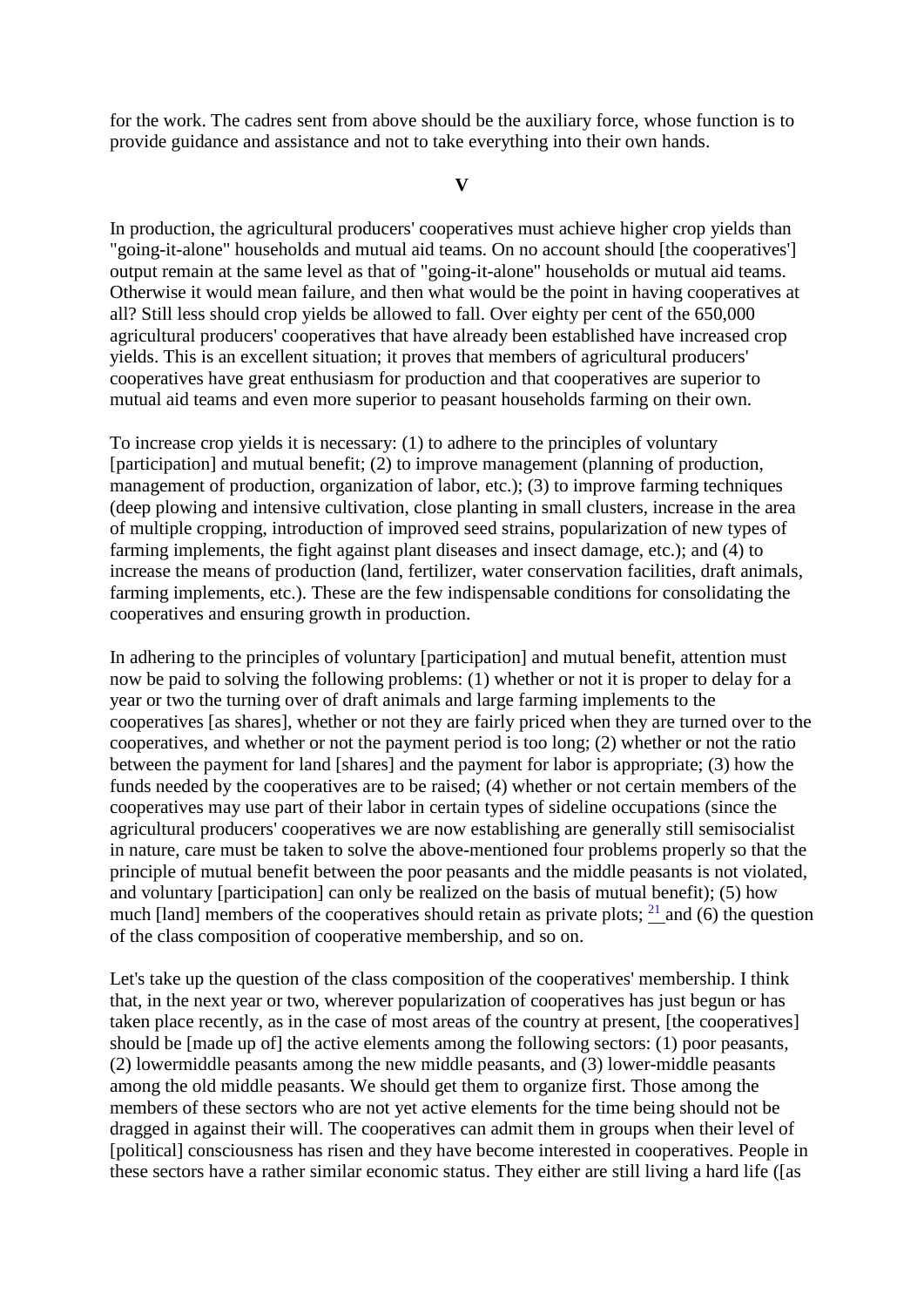in the case of] poor peasants who have been given land and are much better off than before Liberation, but whose lives are still difficult owing to a shortage of human resources, draft animals, and farming implements) or are still not well-off ([as in the case of] lower-middle peasants). Therefore, they have the enthusiasm to form cooperatives. Even so, their enthusiasm varies in degree for a variety of reasons; some of them are very enthusiastic, others are not so enthusiastic yet, and still others prefer to wait and see. Therefore, we must take a period of time to educate all those who do not want to join cooperatives yet, even though they may be poor or lower-middle peasants; we must patiently wait for them to become [politically] conscious, and we must not violate the principle of voluntary [participation] and drag them in against their will.

As for the upper-middle peasants among the new and old middle peasants, that is, all the middle peasants who are economically relatively well-off, except for some who already have the [political] consciousness to take the socialist road and are really willing to join the cooperatives, and can be admitted, the rest should not be admitted into the cooperatives for the time being, and we certainly should not drag them in against their will. This is because they do not yet have the [political] consciousness to take the socialist road; they will make up their minds to join the cooperatives only when the majority of people in the rural areas have joined, when the per *mu* yield of the cooperatives has reached or even surpassed that of these well-to-do middle peasants and they feel that it is to their disadvantage in all respects to continue to go it alone and that it is in their interest to join the cooperatives.

So those who are economically poor or not well-off (approximately sixty to seventy per cent of the rural population) should first be grouped according to their level of [political] consciousness and should form cooperatives in various batches within a few years, and then the well-off middle peasants will be drawn in. In this way we can avoid commandism.  $\frac{22}{3}$ 

For the next few years, in all areas where cooperativization has not been basically completed, landlords and rich peasants should resolutely not be accepted into the cooperatives. In areas where cooperativization has basically been completed, those cooperatives that are already consolidated may, under certain conditions, admit by stages and in groups former landlord and rich peasant elements who have long since given up exploitation and who engage in labor and abide by the laws and decrees of the government, and may allow them to participate in collective labor while continuing to reform them through labor.

#### **VI**

As far as the development [of cooperativization] is concerned, the question at present is not that of criticizing adventurist advance. It is wrong to say that the present development of cooperatives has "surpassed what is practically possible" and "overtaken the level of [political] consciousness of the masses." This is how things stand in China: [the country has] a vast population, insufficient cultivated land (there are only three *mu* per capita on the average in the country, and one *mu* or even less in many areas of the southern provinces), frequent natural calamities (every year large areas of farmland suffer to varying degrees from flood, drought, windstorm, frost, hail, or insect pests) and backward methods of management. Consequently, though the life of the broad masses of peasants has improved or greatly improved since the land reform, the life of many of them is still difficult; many are still not welloff, and well-off peasants are, relatively speaking, in the minority. Therefore, the majority of the peasants are enthusiastic about taking the socialist road. Their enthusiasm is being daily heightened by our country's socialist industrialization and its achievements. For them there is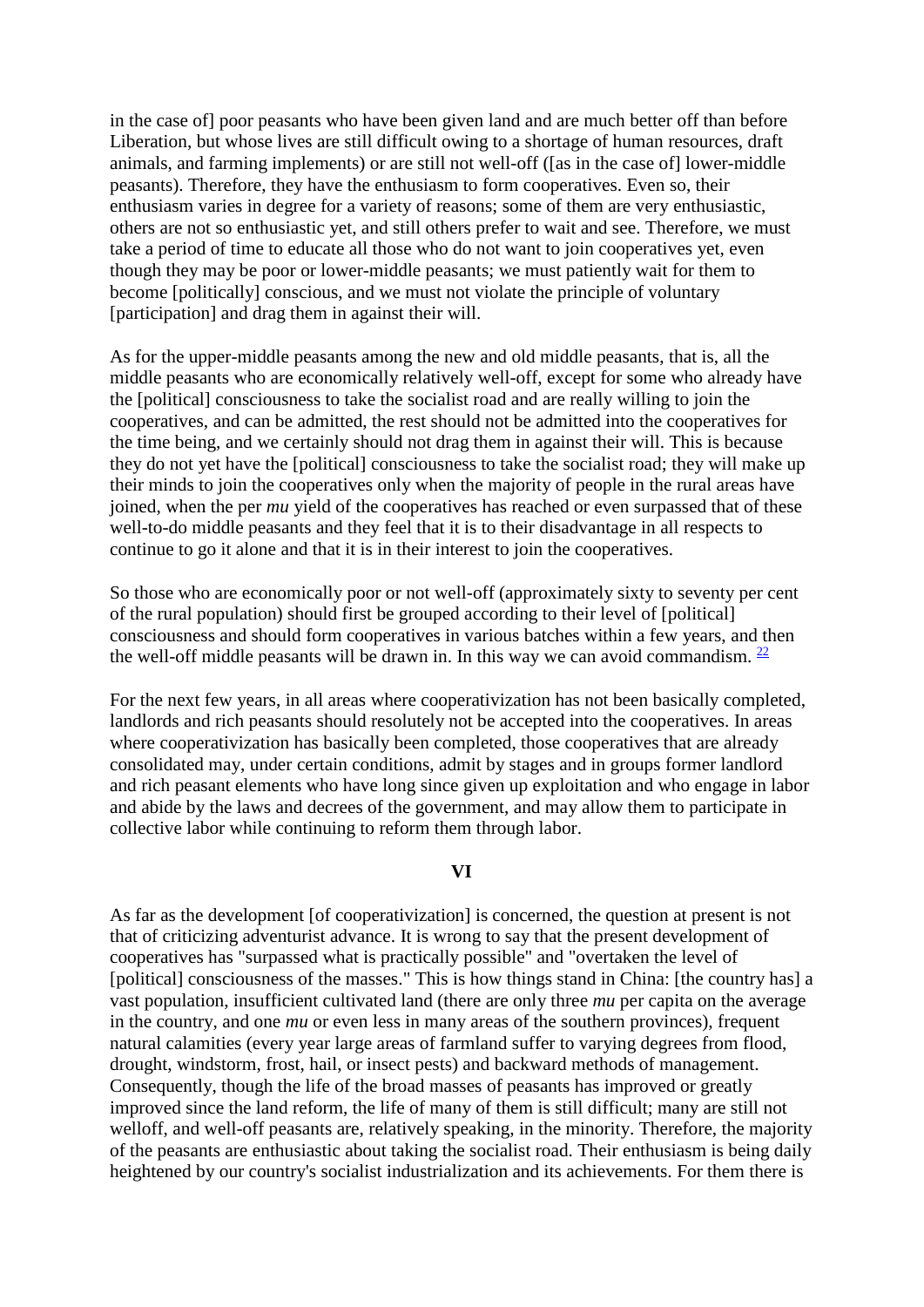no way out other than socialism. Peasants in this situation make up sixty to seventy per cent of the country's rural population. In other words, the only way for the majority of the peasants in the country to attain the goal of shaking off poverty, improving their livelihood, and resisting natural calamities is to unite and advance along the high road of socialism. This feeling is rapidly growing among the broad masses of poor peasants and peasants who are not well-off. Well-to-do or fairly well-to-do peasants, who make up only twenty to thirty per cent of the country's rural population, are wavering, and some (of them] are bent on following the capitalist road. As I said earlier, many among the poor peasants and those not well-off, because of their low [political] consciousness, still take a wait-and-see attitude for the time being, and they, too, are wavering. Nevertheless, compared with the well-to-do peasants, it is relatively easy for them to accept socialism. This is the actual existing situation. Yet some of our comrades ignore this situation and choose to believe that the several hundred thousand newly formed small and semisocialist agricultural producers' cooperatives have already "surpassed what is actually possible" and "overtaken the level of the masses' [political] consciousness." This is [because they] are looking only at the comparatively small number of well-to-do peasants while neglecting the overwhelming majority -- the poor peasants and those peasants who are not well-off. This is the first kind of wrong thinking.

These comrades also underestimate the strength of the Communist Party's leadership in the countryside and the wholehearted support of the broad masses of peasants for the Communist Party. In their view, since it is difficult enough as it is for our Party to consolidate the several hundred thousand small-scale cooperatives, big expansion is inconceivable. They pessimistically describe the present state of the Party's work of leading agricultural cooperativization as having "outstripped the level of the cadres' experience." True, socialist revolution is a new revolution. In the past we only had experience in bourgeois democratic revolution but not in socialist revolution. Yet how can we gain such experience? Will we gain it by sitting back and doing nothing or will we gain it by plunging into the struggles of socialist revolution and learning amidst the struggles? How can we gain experience in industrialization if we do not carry out the Five-Year Plan and do not engage in undertaking the work of socialist industrialization? Agricultural cooperativization is incorporated in the Five-Year Plan. If we do not guide the peasants in forming one or a few agricultural cooperatives in every *xiang* or village, let me ask you, where will "the level of the cadres' experience" come from and how will it be raised? Evidently, the idea that the present development of the agricultural producers' cooperatives has "outstripped the level of the cadres' experience" is a wrong one. This is the second kind of wrong thinking.

The way these comrades look at problems is wrong. They do not look at the essential or principal aspects of the problems but emphasize things that are not essential or principal in nature. It should be pointed out that problems that are not essential or principal are not to be overlooked but they must be resolved one by one. However, we should not take them to be [something of] essential or principal [importance] and thereby get our bearings confused.

We must have faith, first, that the broad masses of peasants are willing to take, step by step, the socialist road under the leadership of the Party and, second, that the Party is capable of leading the peasants in taking the socialist road. These two points are the essential and principal aspects of the matter. Without this faith we would be unable to basically accomplish the building of socialism in a period of about three five-year plans.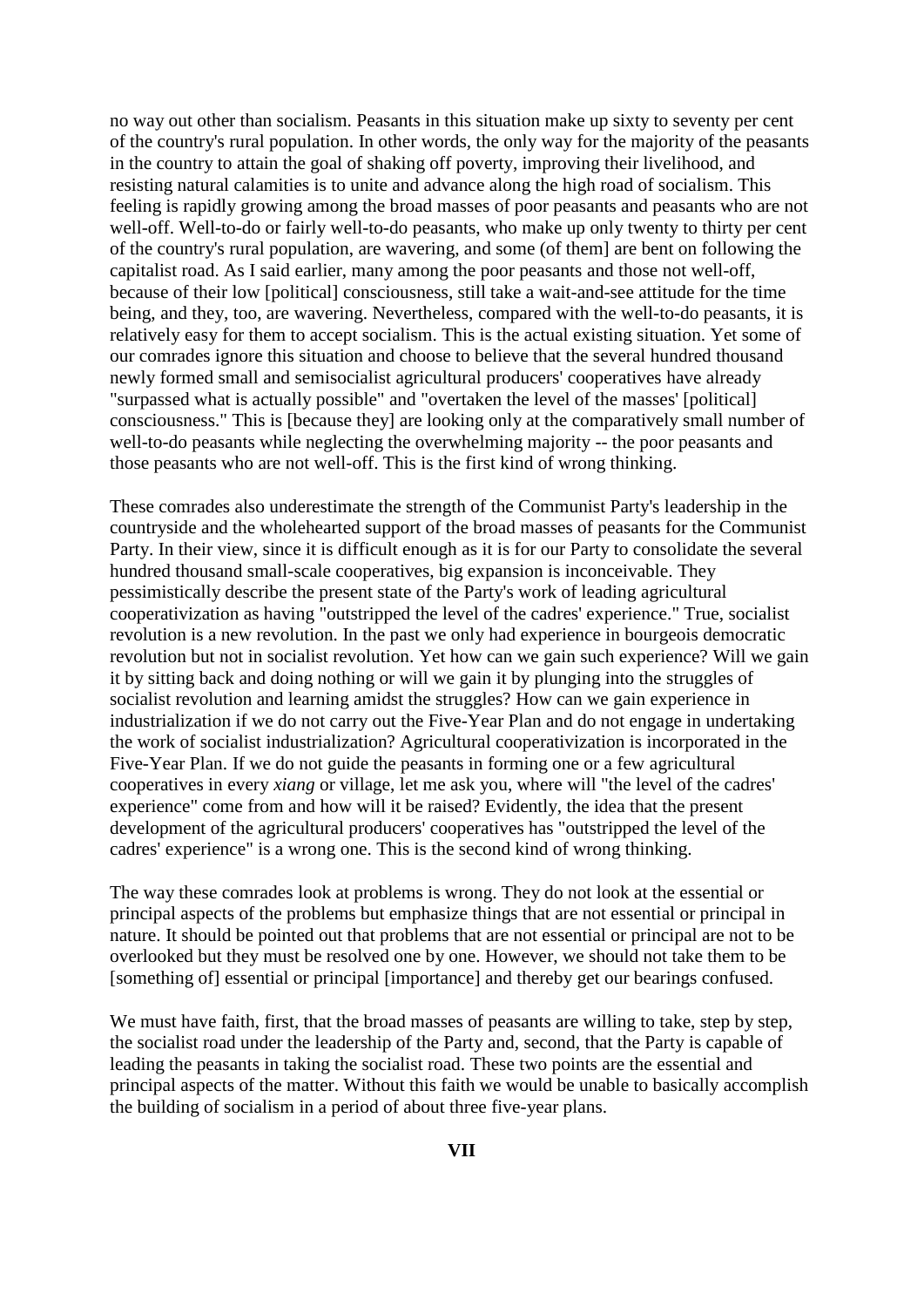The Soviet Union's great historical experience of completing the construction of socialism inspires the people of our country and gives us full confidence in building socialism in our country. However, there are divergent views even on this question of international experience. Some comrades disapprove of the Party Center's policy of keeping the steps taken toward our country's agricultural cooperativization at pace with those taken toward the country's socialist industrialization, even though this policy has been proven to be a correct one in the Soviet Union.  $23$  They believe that as far as industrialization is concerned, the speed set at present may be adopted, but that agricultural cooperativization should proceed at a particularly slow pace and need not keep in step with industrialization. This is to ignore the experience of the Soviet Union. These comrades do not realize that socialist industrialization cannot proceed in isolation from the cooperativization of agriculture. In the first place, [as] we all know, the present level of production of commodity grain  $\frac{24}{3}$  and industrial raw materials is very low, whereas the state's need for these materials grows year by year. This is a sharp contradiction. If within the period of roughly three five-year plans we cannot basically accomplish the solution of the problem of the cooperativization of agriculture, that is to say, [if we cannot bring about] a leap in agriculture from small-scale farming with animal-drawn farming implements to large-scale mechanized farming, including large-scale state-organized [projects for] migration and resettlement of the [peasant] population and land reclamation involving the use of machinery (the plan is to reclaim 400 to 500 million mu of wasteland in the course of three five-year plans), we will not be able to resolve the contradiction between the annually increasing need for commodity grain and industrial raw materials and the generally very low output of staple crops at present, and we will encounter extremely great difficulties in our cause of socialist industrialization and will be unable to accomplish it. The Soviet Union once faced the same problem in the course of building socialism and solved it by guiding and developing agricultural cooperativization in a planned way, and we can only solve the problem by the same method. In the second place, some of our comrades have not considered the following two matters in connection with each other; namely, heavy industry, the most important branch of socialist industrialization,  $25$  with its production of tractors and other farm machinery, its production of chemical fertilizer, its production of modern means of transportation, oil, electric power for agricultural use, etc., all of this can be utilized, or utilized extensively, only on the basis that agriculture has achieved large-scale cooperativization. We are now engaged not only in a revolution in the social system to transform private ownership into public ownership, but also in a revolution in technology to change from handicraft production to large-scale modern mechanized production, and these two revolutions are interrelated. Under the conditions that prevail in our country, agriculture must go through cooperativization before it can adopt the usage of large machines (in capitalist countries, [this is attained] through the development of agriculture in a capitalist way). Therefore, we should on no account separate industry and agriculture or socialist industrialization and socialist transformation of agriculture, or regard them as two matters isolated from each other, and on no account should we emphasize the one at the expense of the other. On this issue, the Soviet experience has also indicated the direction for us, and yet some of our comrades pay no attention and always see these matters as isolated and unconnected. In the third place, some of our comrades have also not considered the following two matters in connection with each other; namely, large amounts of funds are needed to accomplish national industrialization and the transformation of technology in agriculture, and a considerable portion of them must be accumulated in the area of agriculture. Apart from directly levying taxes on agriculture, this is [to be achieved by] developing production in light industry [to produce] in large quantities consumer goods needed by the peasants, and exchanging them for the peasants' commodity grain and raw materials for light industry, so that the material needs of both the peasants and the state can be met and funds can also be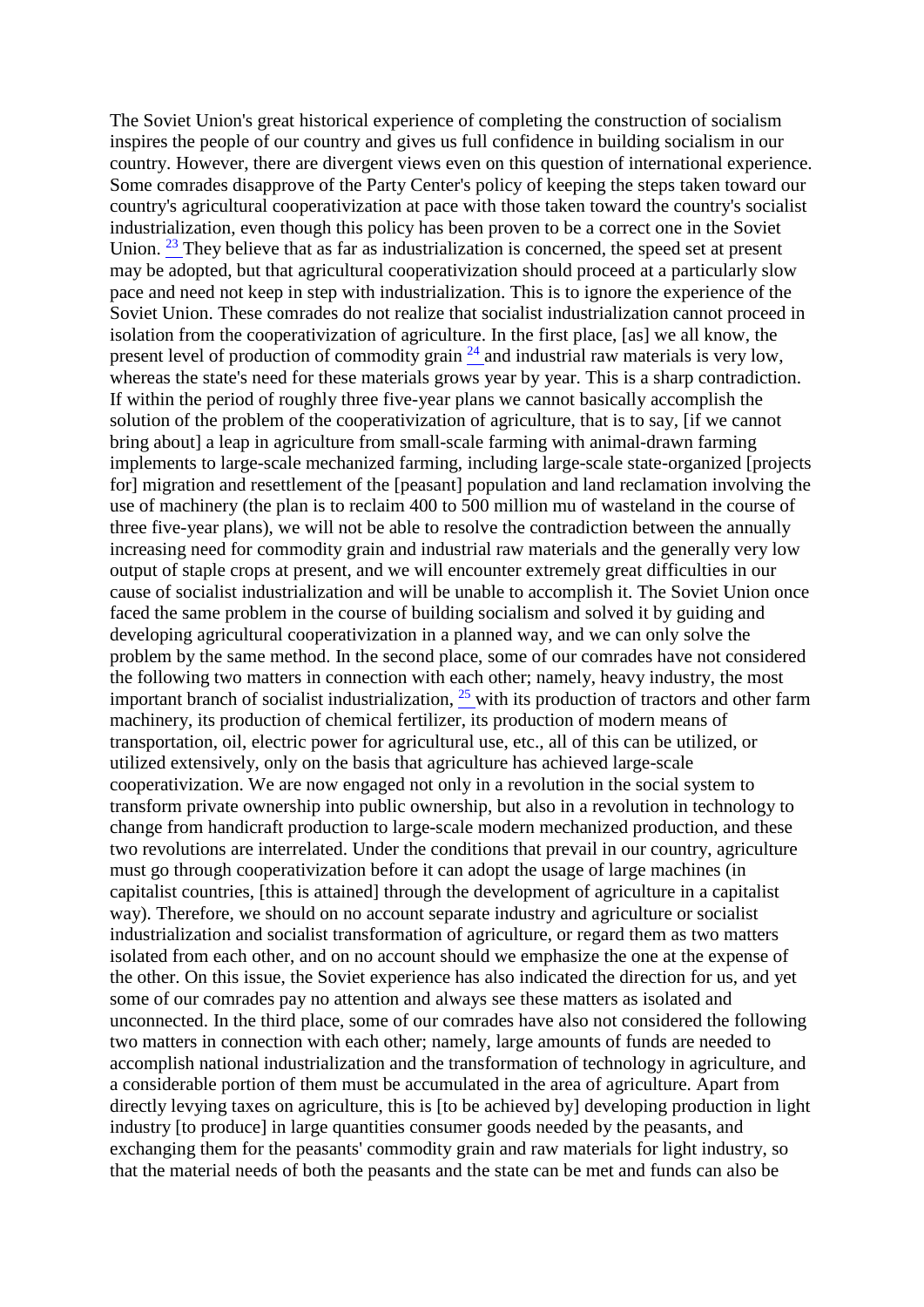accumulated for the state. Furthermore, largescale development of light industry requires not only the development of heavy industry, but of agriculture as well. This is because large-scale development of light industry cannot be realized on the basis of a small peasant economy, but depends on large-scale agricultural [operations], which in our country means socialist cooperativized agriculture. This is because only this type of agriculture can give the peasants a purchasing power I don't know how many times greater than the present [level]. The Soviet Union has also furnished us with experience in this matter, but some of our comrades pay no attention [to it]. They always take the stand of the bourgeoisie, the rich peasants, or the wellto-do middle peasants with spontaneous tendencies toward capitalism and look after the interests of the comparatively few. They never take the stand of the working class and look out for the interests of the whole country and people.

## **VIII**

Some comrades have also found a rationale from the history of the Communist Party of the Soviet Union for their criticism of what they call impetuosity and adventurist advance in the present work of agricultural cooperativization in our country. Does not *A Short Course on the History of the Communist Party of the Soviet Union (Bolsheviks)* <sup>[26](http://www.questia.com/PM.qst?a=o&d=99262434)</sup> tell us that during a certain period of time many of the [ Soviet Union's] local Party organizations committed the error of impetuosity and adventurist advance  $2<sup>7</sup>$  on the question of the pace of cooperativization? Should we not pay attention to this international experience?

I think we should pay attention to this Soviet experience and must oppose any impetuous and adventurist thinking that foregoes preparation and disregards the level of political consciousness of the peasant masses, but we should not allow some of our comrades to use this Soviet experience as a smoke screen to cover up their idea of moving at a snail's pace.

What is our Party Center's decision on how to carry out agricultural cooperativization in China?

First, it is prepared to basically accomplish this plan in eighteen years. The period of a little over three years from the founding of the People's Republic of China in October 1949 to 1952 was devoted to accomplishing the task of restoring the economy of our country. In the sphere of agriculture during this period, in addition to carrying out such tasks as the land reform  $\frac{28}{3}$ and the restoration of agricultural production, we greatly expanded the organization of agricultural producers' mutual aid teams in all the old liberated areas [29](http://www.questia.com/PM.qst?a=o&d=99262434) and also began to organize agricultural producers' cooperatives of a semisocialist nature and gained some experience. This was followed by the First Five-Year Plan, which began in 1953 and has been in operation for nearly three years now, [during which time] our agricultural cooperativization movement has been spreading on a nationwide scale and our experience has likewise increased. The period from the founding of the People's Republic of China to the completion of the Third Five-Year Plan covers eighteen years, during which time we plan to basically accomplish the socialist transformation of agriculture together with the basic completion of socialist industrialization and of socialist transformation of handicraft industry and capitalist industry and commerce. Is this possible? Soviet experience tells us that this is entirely possible. In the Soviet Union the civil war came to an end in 1920; the seventeen years from 1921 to 1937 brought the cooperativization of agriculture to completion, and the main part of the work of cooperativization in their case was accomplished in the six years from 1929 to 1934. Although, as stated in *A Short Course on the History of the Communist Party of the Soviet Union (Bolshevik)*, when some local Party organizations in the Soviet Union once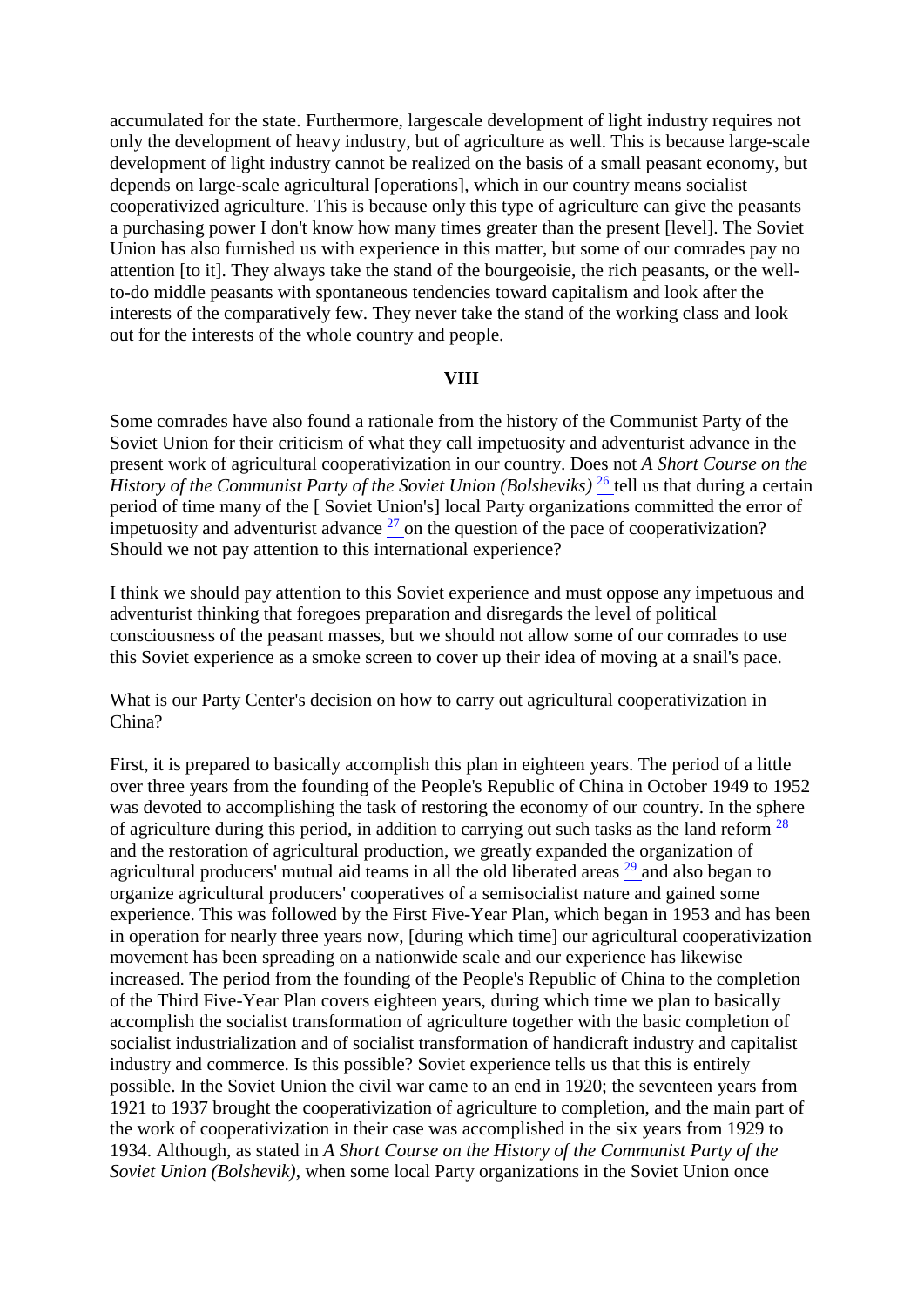committed the so-called error of being "dizzy with success," <sup>[30](http://www.questia.com/PM.qst?a=o&d=99262435)</sup> it was quickly corrected. By a great effort the Soviet Union eventually accomplished the socialist transformation of its entire agriculture successfully and at the same time brought about a tremendous technological transformation in agriculture. This road traveled by the Soviet Union is our very model.

Second, we have adopted the method of step-by-step advance in the socialist transformation of agriculture. As the first step, we called on the peasants, in accordance with the principles of voluntary [participation] and mutual benefit, to organize in the countryside agricultural producers' mutual aid teams that had only certain rudimentary elements of socialism and comprised a few to a dozen or so households each. Then as the second step, we called on the peasants to organize, on the basis of these mutual aid teams and still in accordance with the principles of voluntary [participation] and mutual benefit, small agricultural producers' cooperatives that are semisocialist in nature and characterized by the pooling of landholdings as shares and by unified management. Only later, as the third step, will we call on the peasants to combine further and organize, on the basis of these small semisocialist cooperatives and in accordance with the same principles of voluntary participation and mutual benefit, large agricultural producers' cooperatives that are fully socialist in nature.  $31$  [These steps] make it possible for the peasants to gradually raise their level of socialist consciousness through their own experience and to gradually change their way of life so as to lessen their feeling of an abrupt change in their way of life. Taking these steps will basically allow us to avoid a drop in crop production during a period of time (say, the [first] one or two years); instead of a drop, it must ensure an increase in production each year, and this can be done.  $\frac{32}{3}$ Of the 650,000 existing agricultural producers' cooperatives, more than eighty per cent have increased production, while over ten per cent have not had any increase or decrease in production, and a few per cent have shown a decrease. Things with the two latter categories are not going well, particularly the category with a drop in production, and a great effort must be made to reorganize [them]. Since more than eighty per cent of the cooperatives have increased production (the margin of increase being ten to thirty per cent), while over ten per cent of them, though showing neither increase nor decrease in production in the first year, may increase production in the second year after going through reorganization, and since even the few per cent with a drop in production may increase production or break even through reorganization, the development of cooperativization is on the whole healthy and can basically guarantee an increase in production and avoid any decrease. Moreover, these steps constitute a good course for training cadres; by [carrying out] the steps, management and technical personnel for the cooperatives can be gradually trained in large numbers.

Third, each year a control figure  $33$  for the growth in agricultural cooperativization must be worked out in light of the actual situation, and the cooperativization work must be checked several times. In this way concrete steps for the annual expansion [of cooperativization] in each province, *xian*, and *xiang* can be decided on according to changes in the circumstances and the quality of [their respective] achievements. In some areas [expansion] can be halted temporarily while reorganization is being carried out; in other areas, expansion and reorganization can be carried out simultaneously. Some members of certain cooperatives may be allowed to withdraw, and in individual cases a cooperative may be allowed to be dissolved temporarily. In some areas new cooperatives should be set up in large numbers, while in others it will suffice to increase the number of peasant households in the existing cooperatives. In every province or *xian*, after establishing a batch of cooperatives, there must be a period of time in which expansion is halted and a reorganization is carried out before proceeding with the establishment of another batch of cooperatives. The idea of not allowing any pause or intermission is wrong. As for the work of inspection of the cooperativization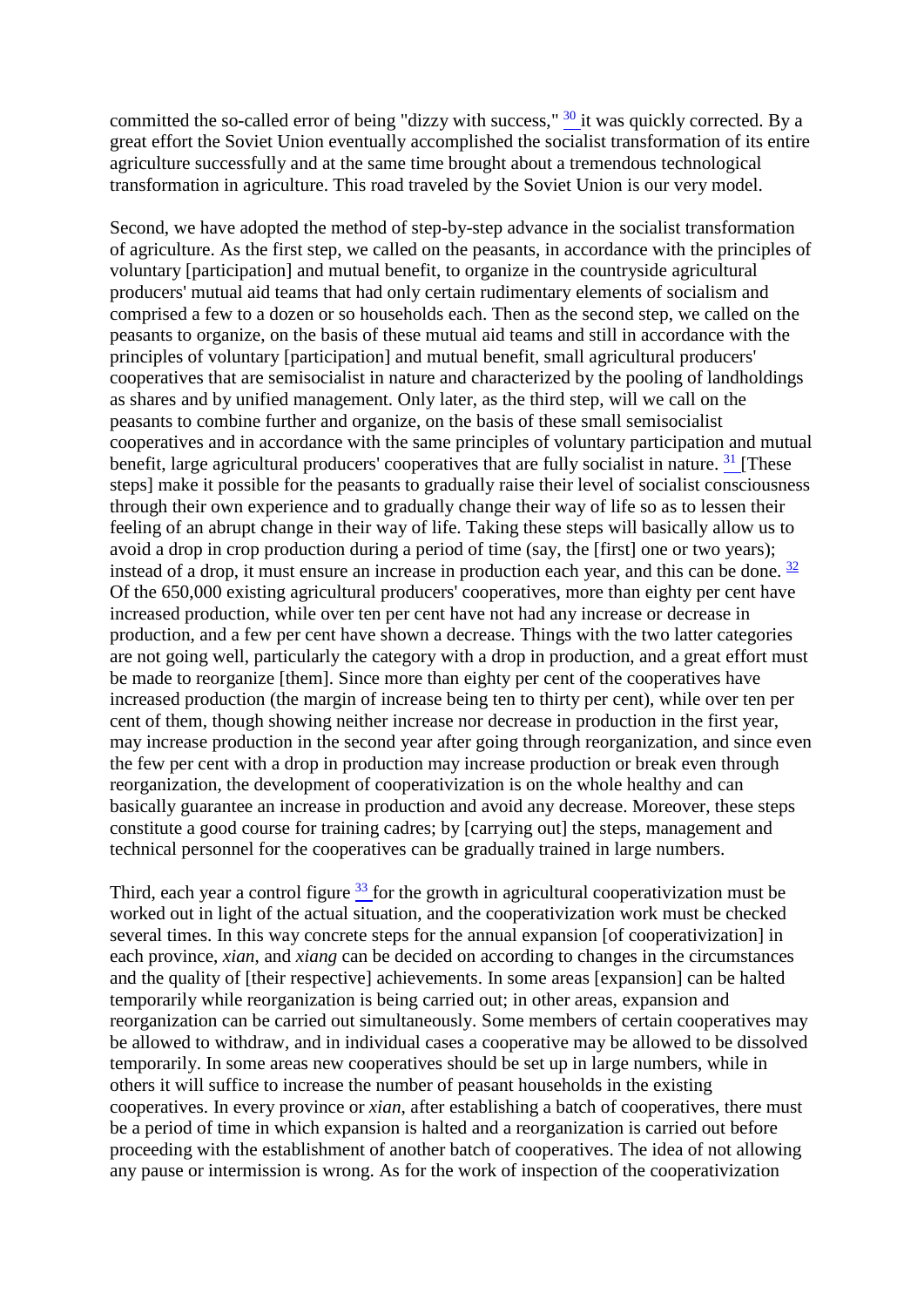movement, the Party Center and Party committees of every province, autonomous region, municipality, and [special] district must take a firm hold of the work and see that [inspection] is done not only once but several times a year. As soon as a problem crops up, tackle it right away; don't let problems pile up and then try to resolve them all at once. Make criticism in good time; don't get into the practice of making criticism after the fact. For instance, in the first seven months of this year, the Central Committee alone called three conferences, including this one, of comrades in responsible positions from the localities to discuss the question of agricultural cooperativization. Using this method of taking such measures as

are suitable to local conditions and of giving timely guidance ensures that we make fewer mistakes and that, when mistakes are made, they will be quickly corrected.

Judging from the conditions described above, can it not be said that the guiding principle of the Party Center on the question of agricultural cooperativization is a correct one and therefore one that ensures the healthy development of the movement? I think we can and should say so; to evaluate this principle as "adventurist advance" is totally incorrect.

## **IX**

Proceeding from the standpoint of the bourgeoisie, the rich peasants, or the well-to-do middle peasants with a spontaneous tendency toward capitalism, some comrades have taken a wrong view on the extremely important question of the alliance between the workers and the peasants. They believe that the cooperativization movement is presently in a very dangerous situation, and they advise us to "get off the horse quickly," [halting our advance] along the road of cooperativization that we are presently taking. They have warned us: "If [you] don't get off the horse quickly, [you] run the risk of disrupting the alliance of the workers and peasants." We believe the very opposite [to be true], that if [we] don't get on the horse quickly, there will be the risk that the alliance of workers and peasants will be disrupted. It appears that there is the difference of only a single word here. One is to get off the horse while the other is to get on it. Yet it indicates the difference between two lines. As everybody knows, we already have a worker-peasant alliance built on the basis of the bourgeois democratic revolution, a revolution that opposed imperialism and feudalism, that took the land from the landlords and distributed it to the peasants to free them from [the bondage of] feudal ownership. But this revolution is now over, and feudal ownership has been abolished. What exists in the rural areas today is capitalist ownership by the rich peasants and individual ownership by peasants as extensive as a vast ocean. It is evident to all that the spontaneous forces of capitalism in the rural areas have been growing steadily in the last several years, new rich peasants are emerging everywhere, and many well-to-do middle peasants are striving to become rich peasants. Because of insufficient means of production, however, many poor peasants are still bogged down in poverty. Some of them are in debt, and others have sold or rented out their land. If this situation is allowed to develop further, polarization in the countryside will become more and more serious every day. Those peasants who lose their land and those who still [live] in poverty will bear a grudge against us, and they will complain that we are not coming to their rescue when they are in peril, not helping them overcome their difficulties. Those well-to-do middle peasants heading in the direction of capitalism will also be dissatisfied with us, for their demands will never be met if we do not intend to take the capitalist road. Can the alliance of the workers and peasants continue to be consolidated under these circumstances? Obviously not. This problem can be solved only on a new basis. This means bringing about step by step the socialist transformation of the whole of agriculture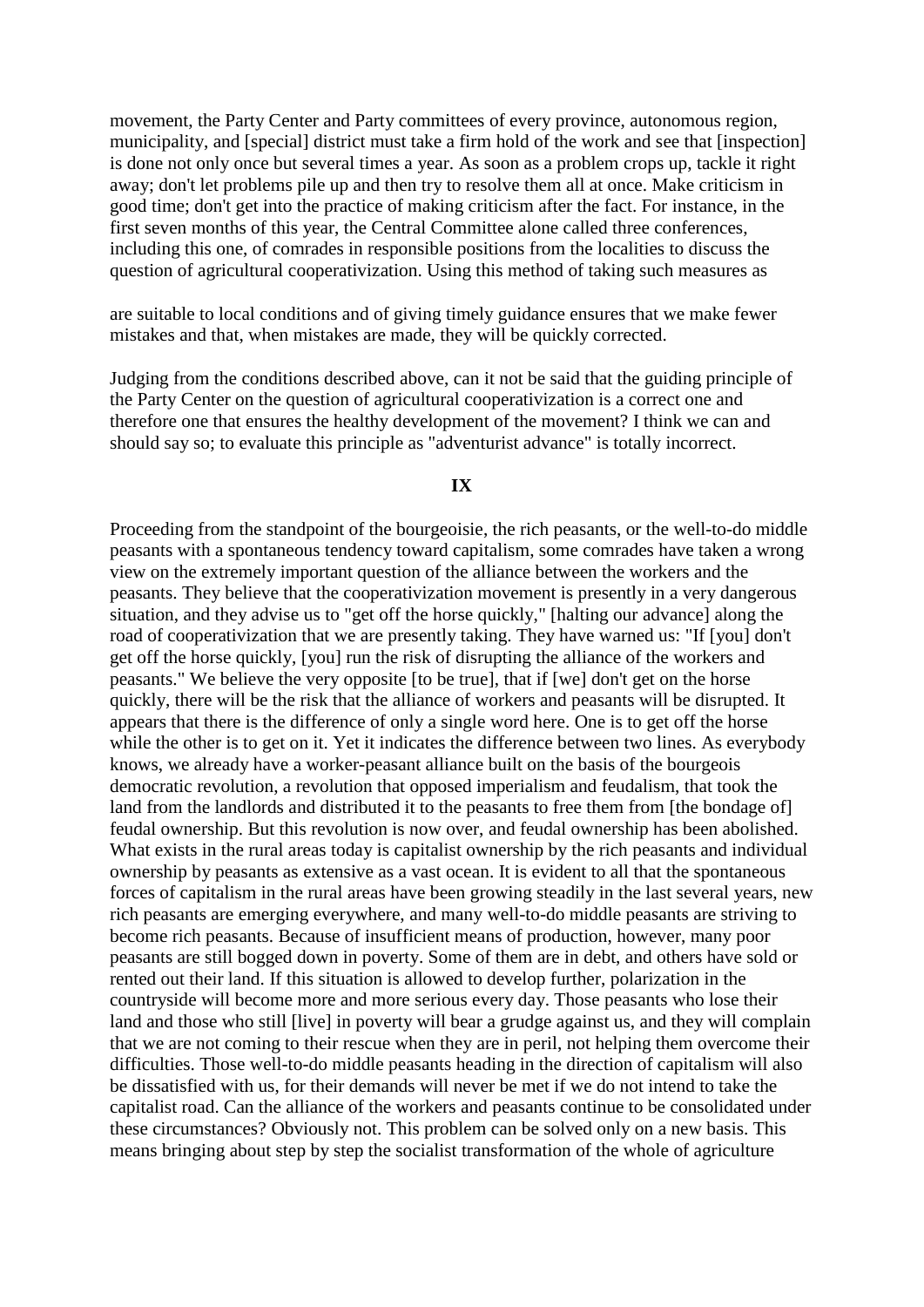along with the gradual realization of socialist industrialization and of socialist transformation of handicraft and capitalist industry and commerce, that is to say, carrying out cooperativization and eliminating the rich peasant economy system and the individual economy system in the countryside so that all the people in the rural areas will become welloff together. We believe that only in this way can the alliance between the workers and peasants be consolidated. Otherwise, this alliance runs the risk of being disrupted. Those comrades who advise us to "get off the horse" are completely wrong in their thinking.

#### **X**

It is inevitable that there will soon be a nationwide high tide of socialist transformation in the countryside. This must be recognized right now. By the spring of 1958, the end of the last year of the First Five-Year Plan and the beginning of the first year of the Second Five-Year Plan, there will be about 250 million people or about 55 million peasant households (taking four and a half persons per household as an average), that is, half of the total rural population, in semisocialist cooperatives. By that time, semisocialist transformation of the agricultural economy in many *xian* and some provinces will have been basically accomplished, and a small number of cooperatives in every part of the country will have developed from being semisocialist into being fully socialist. By 1960, [toward the end of] the first half of the Second FiveYear Plan, we shall have basically completed the semisocialist transformation of [that part of] the agricultural economy that involves the other half of the rural population. By then, the number of cooperatives changing from being semisocialist into being fully socialist will have increased. During the period of the First and Second Five-Year Plans, social reform will remain as the principal [aspect] of the reform in the countryside, and technical transformation will be the secondary [aspect]; the number of large-scale agricultural machines will certainly increase, but not by any large margin. During the period of the Third Five-Year Plan, social reform and technical transformation will proceed simultaneously in the reform of the countryside; there will be an increase each year in the use of large-scale agricultural machines, and in the field of social reform, from 1960 on, semisocialist cooperatives will gradually develop by stages and in batches into fully socialist ones. Not until the socialist transformation of its social and economic system has been completely accomplished and, in the field of technology, machinery is used in all sections and places where operation by machinery is applicable, will the social and economic outlook of China change completely. In light of our country's economic conditions, the period of technological tranformation will be longer than that of social reform. It is estimated that it will take roughly four to five five-year plans, or twenty to twenty-five years, to basically complete the technological transformation of agriculture on a nationwide scale. The whole Party should strive for the fulfillment of this great task.

#### **XI**

There must be overall planning, and leadership must be strengthened. There must be plans for the staged realization of cooperativization in the whole country and throughout every province, [special] district, *xian*, district, and *xiang*. Moreover, plans must be constantly revised in light of the actual conditions of progress in the work. The Party and Youth League organizations at each level of province, [special] district, *xian*, district, and *xiang* must pay serious attention to rural problems and earnestly improve their leadership in rural work. Comrades in major positions of responsibility in the local Party and Youth League organizations at all levels must get a firm grip on the study of the work of agricultural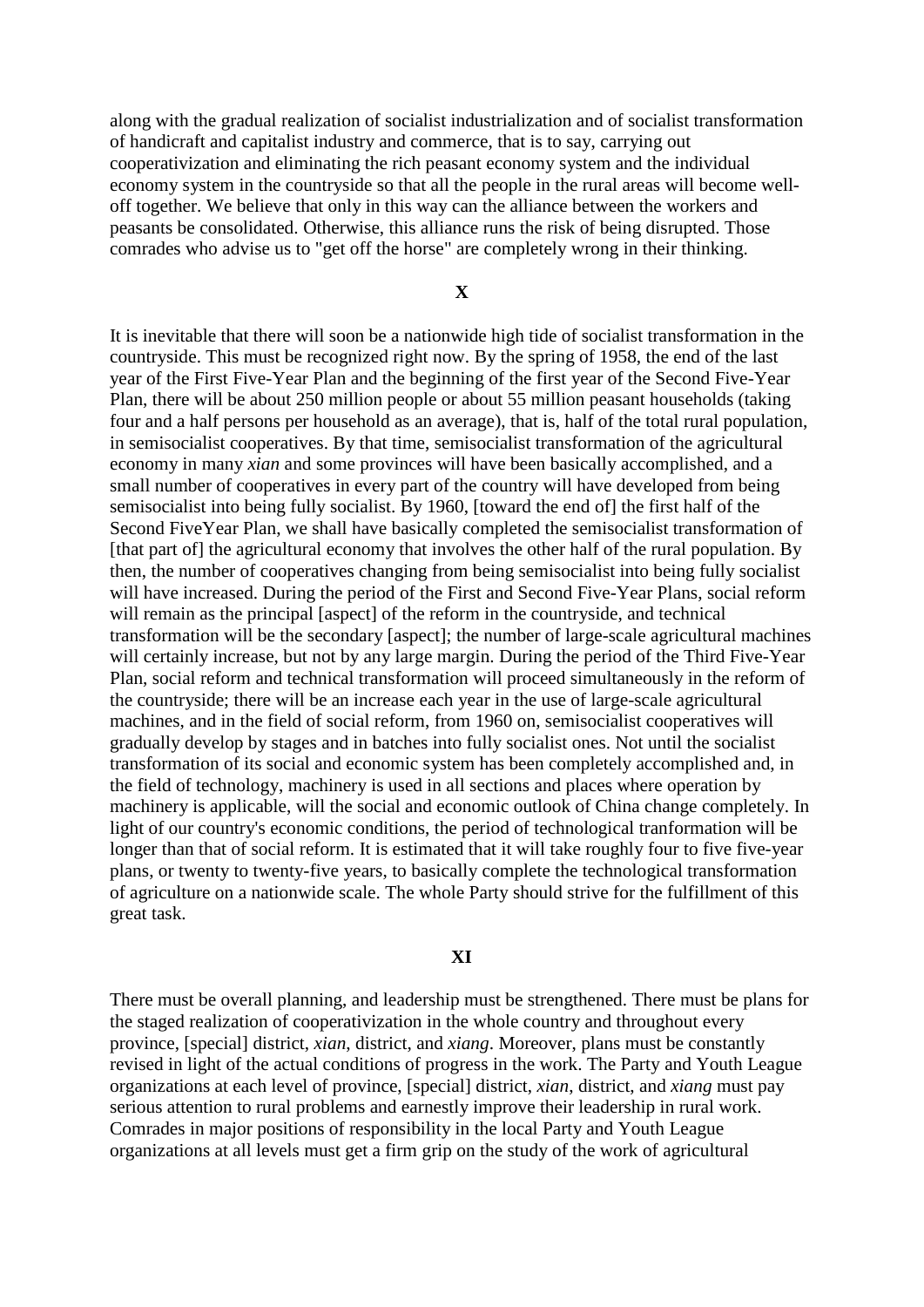cooperativization and become knowledgeable about it. In short, we must take the initiative, we must not be passive; we must strengthen leadership, we must not abandon it.

## **XII**

In August 1954 (this is no longer news), the Heilongjiang Provincial Committee of the Chinese Communist Party reported:

Along with the formation and expansion of the upsurge of rural cooperativization, mutual aid, and cooperative organizations of various types and the masses of people of various strata in the rural areas have all, to varying degrees, started to move [ahead]. The existing agricultural producers' cooperatives are planning and fermenting [a drive] to expand their membership, and the agricultural producers' mutual aid teams that are the targets for the formation of cooperatives are also planning and fermenting [a drive] to increase the number of their [member] households; even those mutual aid teams lacking the prerequisites [for cooperativization] are anxious to develop further and move up to a higher level. Some [people among the] masses are busy trying to join new cooperatives, others to join existing ones. Those who are not prepared to join cooperatives this year are nevertheless actively preparing to find a slot for themselves in mutual aid teams. The scope of activity is very broad, and a mass movement has already been formed. This is a new and outstanding feature in the great development of agricultural cooperativization. But because some leading comrades in certain *xian* and districts have not been able to keep pace with this new feature and strengthen the leadership in time, certain unhealthy phenomena have begun to arise in a number of *cun* and *tun* (note: in Heilongjiang Province the *cun* is an administrative unit corresponding to the *xiang* in the provinces south of the Great Wall, and the *tun*, which is not an administrative unit, is equivalent to the village in the latter provinces), such as, in the masses' selfmotivated search for targets [i.e., people to bring into cooperatives as fellow members], "the strong seek out the strong, ostracizing peasants who are badly-off," "disunity is being fermented through competition to recruit backbone elements and members," "backbone elements are sticking together blindly," and "the rich peasants and those well-to-do peasants with a fairly strong capitalist way of thinking seize the opportunity to organize lower-level mutual aid teams or rich peasant cooperatives," and so on. All this amply demonstrates that, under the conditions in which agricultural cooperativization is undergoing great development, it is no longer enough to think only in terms of and within the confines of establishing new cooperatives when implementing the Party's policy and guiding the movement. It is necessary to think in terms of the entire *cun* (note: that is, the entire *xiang*) and of promoting the agricultural cooperativization movement in its full scope, and to give consideration both to expanding the old cooperatives and to establishing new ones, both to developing the cooperatives and to raising the level of the mutual aid teams, and both to [the work for] this year and to [the work for] the next year, and even the year after. Only in this way can the Party's policy be implemented in its entirety and the agricultural cooperativization movement pushed forward in a healthy manner.

We mentioned here that "some leading comrades in certain xian and districts have not been able to keep pace with this new feature and strengthen the leadership in time." Is this the case in Heilongjiang Province only? Is this the case in certain *xian* and districts only? As I see it, it is possible to find in many leading organs across the country people who typify this grave situation in which the leadership lags behind the movement.

The report of the Heilongjiang Provincial [Party] Committee also said: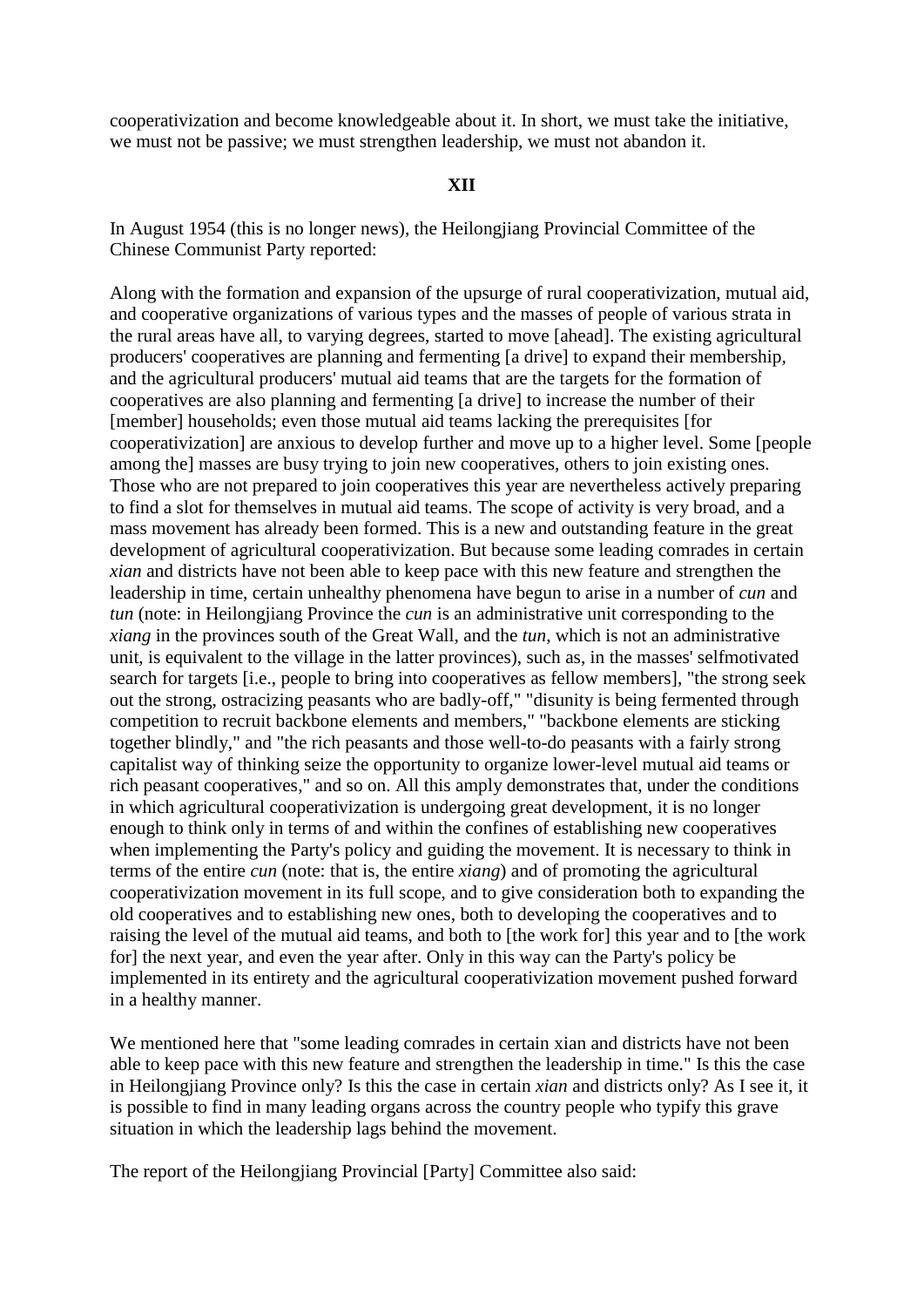Xiqin *cun* in Shuangcheng *xian* has carried out overall planning with the *cun* as a [basic] unit by adopting the method of combining leadership with voluntary participation of the masses. This is an innovation in leading the big expansion of cooperativization. Its important effect lies first in the fact that through [such] planning the Party's class line in the countryside has been fully implemented, the unity between the poor and middle peasants has been strengthened, and a vigorous struggle has been launched against the rich peasant tendency. Backbone elements have been properly deployed in the interests of overall cooperativization of agriculture. Relations between the [various] cooperatives and between the cooperatives and the [mutual aid] teams have been readjusted and strengthened so that the agricultural cooperativization movement has advanced in a planned way and with an overall approach. Second, through such planning, the work of developing agricultural cooperativization on a large scale has been allocated through specific assignments to the leadership at the basic level and to the broad masses so that Party branches at the *cun* level have understood how to give guidance, the old cooperatives have understood how to keep on advancing, the new cooperatives have understood how to establish themselves, and the mutual aid teams have understood the direction in which they must go to move to a higher level. Thus the initiative and enthusiasm of the Party branches at the *cun* level and of the broad masses have been further brought into play, and the correct principle of relying on the Party branch and on the experience and wisdom of the masses has been fully carried out. Finally, it is precisely through such planning that it is possible to acquaint [oneself] further with the true situation in the countryside and to carry out the Party's policy in a concrete and comprehensive manner. Hence, it has been possible to avoid impetuosity and adventurist advance as well as conservatism and the [the practice of] letting things drift along on their own, so that the Center's policy of "active leadership and steady advance" has been correctly implemented.

How were the various "unhealthy phenomena" mentioned in the report of the Heilongjiang Provincial [Party] Committee tackled? The provincial [Party] committee's report did not answer this question directly. But a report of the Shuangcheng *xian* [Party] committee was appended to the report of the provincial Party committee, and this report did answer the question. This report said:

As a result of carrying out overall planning by combining the leadership of the Party branch and the voluntary participation of the masses, the deviation of barring the households that are badly off from the cooperatives has been corrected, the problem of excessive concentration of backbone elements in one place has been solved, the phenomenon of competition in recruiting backbone elements and members has disappeared, the relations between the cooperatives and the mutual aid teams have grown closer, the rich and well-to-do peasants have failed in their attempt to organize rich peasant cooperatives or lower-level [mutual aid] teams, and the plan of the Party branch has been basically fulfilled. Two old cooperatives have expanded their membership by forty per cent, the frameworks of six new cooperatives have been set up, and two mutual aid teams have been reorganized. It is estimated that if everything is done well, the whole *cun* will be cooperativized next year (i.e., in 1955). At present, the masses in the entire *cun* are actively engaged in fulfilling this year's plan for expanding agricultural cooperativization and doing a good job of increasing production and ensuring [a good] harvest. The *cun* cadres all share the opinion: "It's lucky we've done it this way; otherwise things would have been in a mess. Not only would things have been in bad shape this year, but next year would have been affected as well."

In my opinion, let us just do things that way.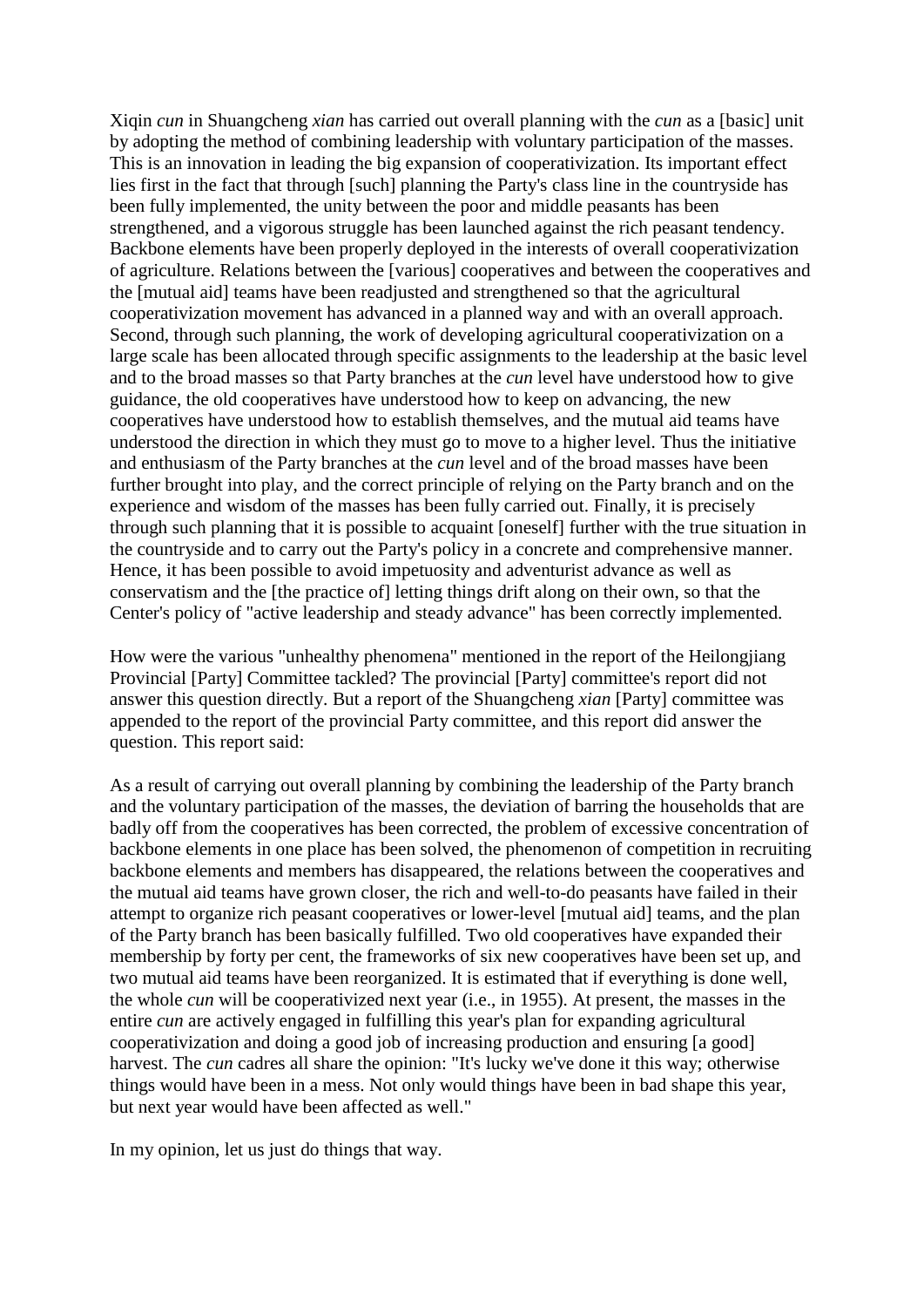Overall planning and strengthening of leadership - this is our policy.

# **Notes**

- 1. For more information on these struggles, see text 1960 Reading Notes, note 9; K. Walker ( April-June 1966), pp. 216-243; Kang Chao ( 1970); *CR*, 884 ( July 18, 1969), 663; and Su Xing ( 1965) (trans. in JPRS, 32414, 32420, 32793).
- 2. See R. Levy ( 1976), pp. 108-122.
- 3. See K. Walker ( April-June 1966), and R. Levy ( 1976), pp. 122 ff.
- 4. Mao was referring to the common practice in traditional China for the feet of women of the upper and middle classes to be bound in such a way that their growth is artificially and forcibly stunted and they in fact become misshapen. According to ancient documents such as the *yuefu*

(ballads) of the early Han dynasty (ca. 3rd-2nd century B.C.) the practice began with dancers in ancient times. It was popularized in courtly and nobility circles in the late-tenth century by Li Yu, the ruler of the state of the Southern Tang (reigning 961-976) and since then had become a common characteristic of upper-class women in Chinese society. It is commonly considered by Chinese women in modern times as a mark of the oppressiveness and sexual inequality of the old "feudalistic" society. Though it was romantically described in classical literature (the term *jin lian*, or golden lotus, was coined for the practice) it is generally condemned in modern days even though it was not officially outlawed by the government until the establishment of the PRC.

5. For some indication of what these classifications mean in the early 1950s, see text March 12, 1950, notes 1 and 2. For agricultural producers' cooperatives (APCs) see text Oct. 15, 1953, note 2.

6. See text Aug. 12, 1953, note 9.

7. Between 1930 and 1934, land redistribution and low-level mutual aid organization was carried out in the Central Revolutionary Base with Ruijin in Jiangxi Province as its capital. This was aimed at activating the peasants and solving the problem of agricultural labor shortage. It entailed the organization of five to ten rural households into a collective mutual aid unit. The reference to labor exchange teams in Northern Shaanxi and mutual aid in North China, East China, and the Northeast is to the situation during the period of the War of Resistance against Japan.

8. This refers to the formation of twelve-household agricultural producers' cooperatives (then also called collective farms) in Miaodianzi, at No.5 *xiang*, in the Gaoqiao district of Ansai *xian* in early 1944. It entailed the collective concentrated utilization of labor and fertilizers, as well as other technological innovations.

9. The Draft Resolution on Mutual Aid and Cooperativization in Agricultural Production was adopted on December 15, 1951, by the Central Committee of the CPC. Copies were circulated to Party branches at all levels to be implemented on a selective experimental basis. (See Mao's circular to Party units, text Dec. 15, 1951.) On February 15, 1953, these resolutions were partly amended on the basis of experience gained in practical implementation and were adopted officially by the Central Committee. For a translation of this document see T. Chen ( 1967), pp. 218-221. The document itself was first published in *RMRB* ( March 26, 1953), and in *XHYB*, 4 ( April, 1953), 118-121. See also *SR*, p. 418, note 2. According to the Xuanji source, Mao personally took part in the drafting of this draft resolution. See text Dec. 15, 1951, note 1.

10. Here the *RMRB* version has February instead of March. There appears to be similar confusion in terms of dating in other secondary commentaries as well. See T. Chen ( 1967), p.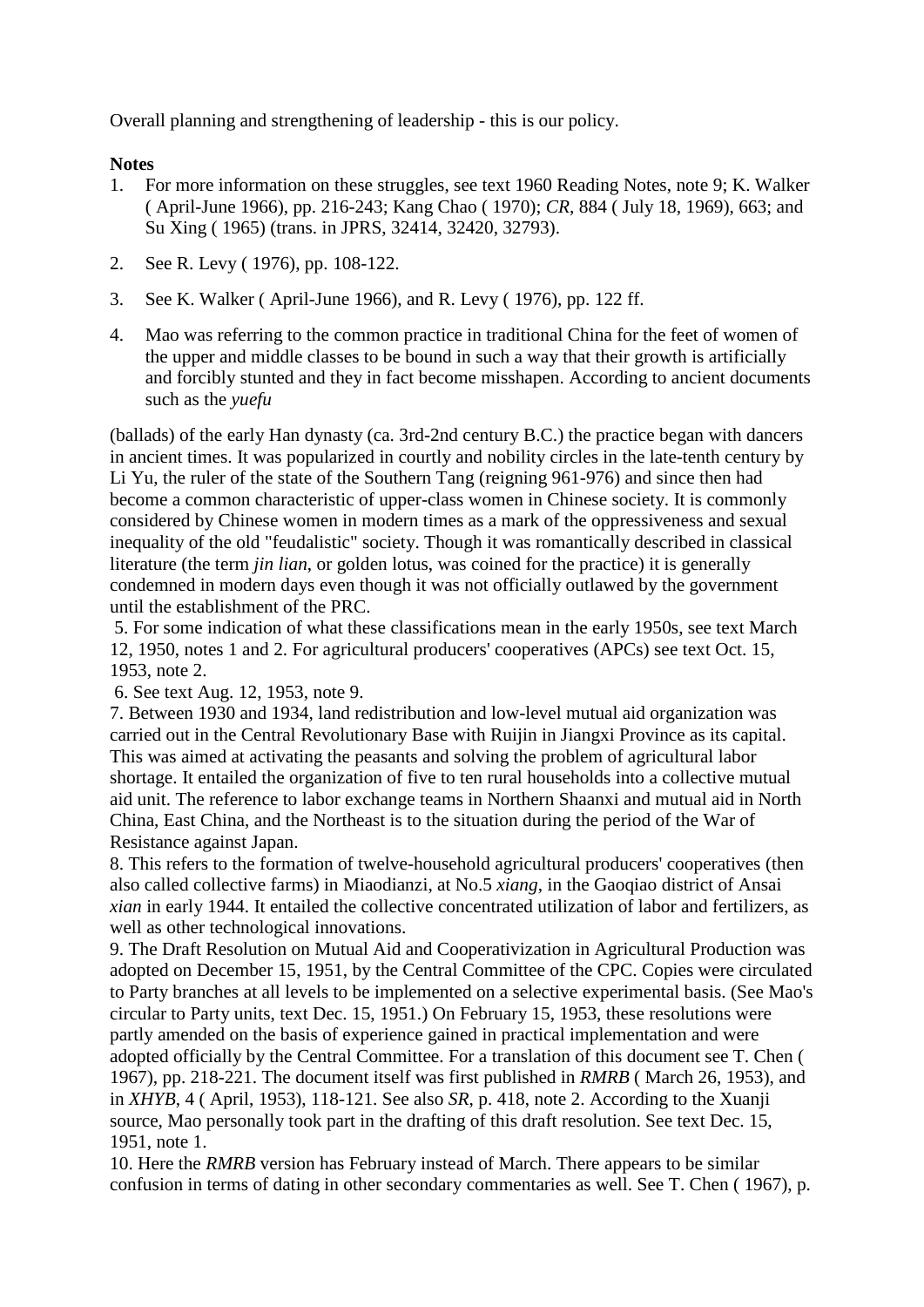218; and Kang Chao ( 1970). We believe the *SW*, V, dating of March to be correct. (See previous note.)

11. This refers to the "Resolution on the Development of Agricultural Producers' Cooperatives", December 16, 1953. It was published in *XHYB* ( Feb 1954), 142-147, and in translation in a supplement to *People's China* ( April 1, 1954). For a brief discussion of the debate within the CPC over the issue of agricultural cooperativization between 1951 and 1953, see *Kang Chao* ( 1970), pp. 16-18. Also see *SR*, p. 418, note 3.

- 12. See text Oct. 1953, note 2.
- 13. See text Mar. 19, 1953, note 4.

14. "During the cooperative transformation [editor: i.e., cooperativization] of agriculture, those who were formerly poor peasants but rose to middle peasant status after the agrarian [editor: i.e., land] reform were called new middle peasants. Those who were formerly middle peasants and whose economic status remained unchanged were called old middle peasants." ( *SW*, V, p. 207, note 1.)

This differentiation was clarified in considerably greater detail in the September 1964 Revised Draft of the "Provisions of the Central Committee of the Communist Party of China Concerning Certain Specific Policies Regarding the Socialist Education Movement in the Rural Areas." Liu Shaoqi was the main architect of this document and the policies advocated in general in the document were later severely criticized by Mao, although the schema for the classification of the peasantry on the whole was not affected. For a discussion of this last document see R. Baum and F. C. Teiwes ( 1968).

- 15. See text Jun. 15, 1953, note 2.
- 16. "At that time, agricultural cooperatives which were well run, middling and poorly run were usually called Class I, Class II and Class III cooperatives respectively." ( *SW*, V, p. 207, note 2.) The descriptions of these three types, or classes, of cooperatives suggest that the classification was done with rather impressionistic standards ( *SR*, p. 419, note 7). According to an article in the journal *Xuexi* (Study), 12 ( 1955), 32, these demarcations differed also from place to place.
- 17. "The three poor peasant households here referred to were those of Wang Yu-kun [Wang Yukun], Wang Hsiao-chi [Wang Xiaoqi] and Wang Hsiao-pang [Wang Xiaopang] in Nanwanchuang [Nanwanzhuang] village, Anping County [*xian*] of Hopei [Hebei] province. The agricultural producers' cooperative they set up was the predecessor of the present Nanwangchuang [Nanwanzhuang] Brigade of the people's commune of the same name. " ( *SW*, V, p. 207, note 3.) For a slightly more detailed description of the situation see *SR*, pp. 419-420, note 8. See also text Dec 27, 1955(2), note 9.
- 18. The "resolute reduction" policy mentioned here and in the next two paragraphs refers to the policy of "halting, reduction, and reorganization" advocated by the faction led by Liu Shaoqi at the Third National Conference on Rural Work in May 1955. From the autumn of 1954 to the spring of 1955, the number of cooperatives grew from about 100,000 to about 650,000, and in the spring of 1955, the Central Committee of the CPC resolved to have the number of cooperatives increased to 1 million before the autumn harvest of 1956. The Liu faction then argued that the establishment of cooperatives had gone beyond the limits of practicability and had gone ahead of the levels of the masses' socialist consciousness and the standard of the cadres' experience. Arbitrarily they called for, and in certain localities carried out, the reduction of the number of cooperatives. It was later claimed that in the two months between May and July 1955, over 200,000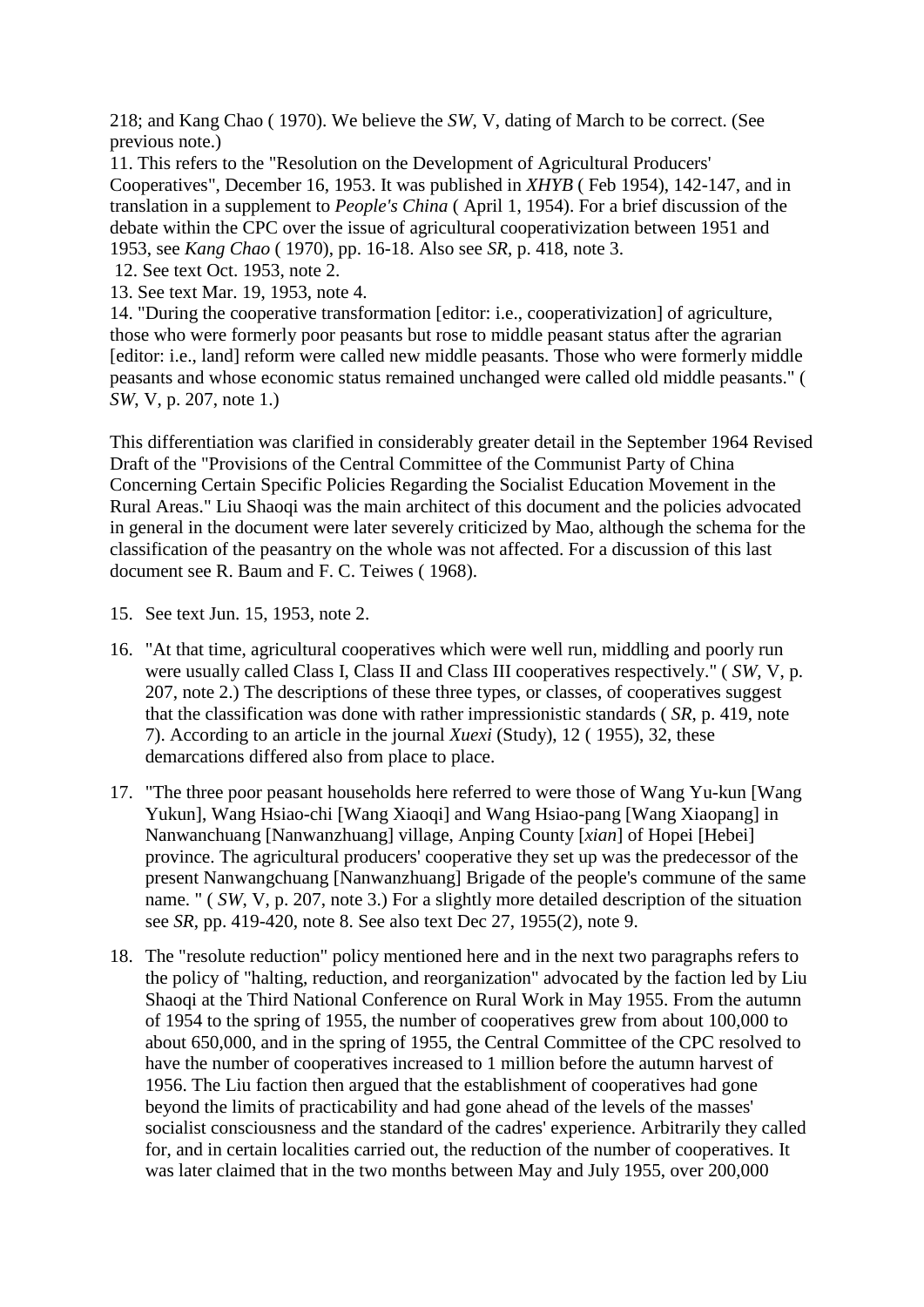cooperatives were disbanded. This policy was not limited to Zhejiang but spread across the country and was conducted in many, though not all, areas after its promulgation by the Third National Conference on Rural Work.

- 19. We have no concrete data on the dimensions of this "cutback" in 1953 mentioned here by Mao. The formal launching of the cooperativization movement (that is, the establishment of agricultural producers' cooperatives [APC's]) did not begin until the end of 1953 and early 1954. However, mutual aid teams were established on a national scale after the promulgation of the first Draft Decision on Mutual Aid and Cooperativization in Agriculture ( December 1951). This decision was ratified in finalized form in February 1953. According to *RMSC* ( 1952), pp. 356-357, many of the mutual aid teams, by becoming year-round mutual aid units, had already transformed themselves into cooperatives of a transitional nature. These were later known as lower-level or elementary APC's. (See text Oct. 15, 1953, note 2.) There is therefore evidence of considerable growth in the establishment of elementary APC's in 1953 which undoubtedly would have elicited significant response. While we do not have concrete or statistical data regarding the form and dimensions of this reaction, we do have some comments about the situation. (See F. Schurmann [ 1971], pp. 439-440, and Mao's own speech on the subject of cooperativization to the members of the Rural Work Department of the Central Committee of the CPC - text October 15, 1953, and *SW*, V, pp. 133 ff.).
- 20. See text Feb. 18, 1951, note 8, and text June 30, 1953, source note.
- 21. This refers to small plots of land that belonged to members of cooperatives and were retained by them in view of their need to grow vegetables and other garden produce not subjected to taxation or planned unified purchasing of the cooperative system. Their existence was affirmed in the "Model Regulations for an Agricultural Producers' Cooperative" of late 1955. In 1958, at the beginning of commune establishment, they were abolished; they were later reinstituted, their total area being limited to 5 per cent of the land within the commune jurisdiction. Since then the issues of the existence, size, roles, and consequences of "private plots" have been a focus of considerable struggle.
- 22. See text June 6, 1950(1), note 11.
- 23. Mao's reference to the Soviet experience here is quite important as the Soviet Union's experience in coordinating agricultural and industrial development was perceived quite differently by different groups in the leadership. Mao was referring to the Soviet experience in

order to counter the general understanding of that experience held by those coalesced around Liu Shaoqi, Deng Zihui (director of the Party's Rural Work Department), and others, which was in line with the official Soviet position that the Soviet experience demonstrated that agricultural cooperativization must be preceded by the mechanization of the agricultural means of production and that this was the necessary sequence of the two developments. Mao argued to the contrary that the Soviet experience in fact demonstrated that agricultural cooperativization had taken place *before* agricultural mechanization and this was the correct sequence. See Mao's "Reading Notes on the Soviet Textbook on Political Economy" (text 1960 Reading Notes). For more on the relationship between agricultural and industrial development in the Soviet Union during the 1920s and 1930s, see C. Bettelheim ( 1978).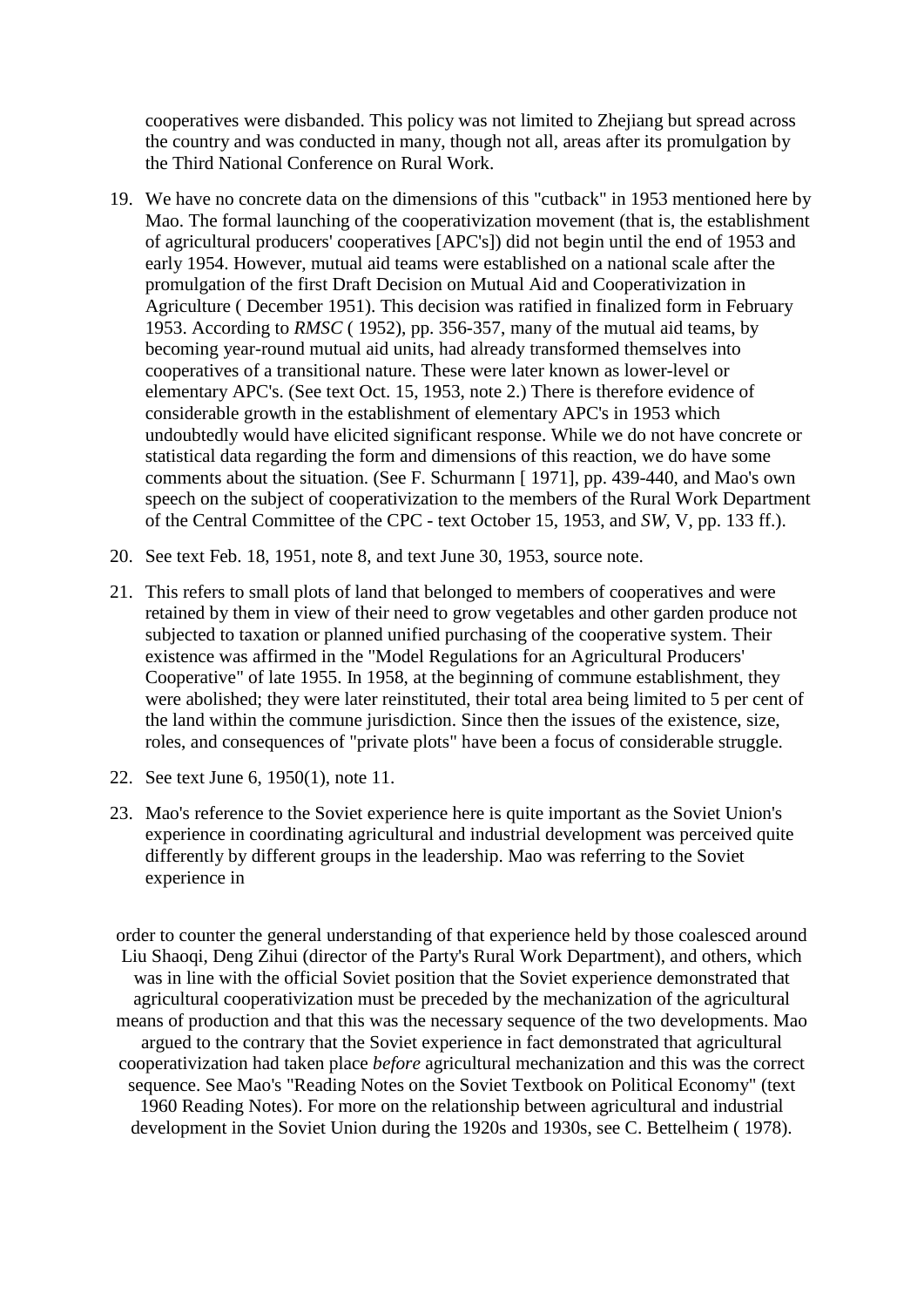24. "Commodity grain" refers to grain produced for exchange, not for direct consumption by the producer, that is, the amount of grain that producers could produce above the amount they needed for their own food and seed supply. Thus this amount of commodity grain would be the amount that could be counted on as the basis of food supply for urban areas and poor areas and as a potential basis for international trade.

25. The relationship between heavy and light industry and Mao's concept of each is clarified in his speech "On the Ten Major Relationships" (text April 25, 1956). See also F. Schurmann (1968), p. 80.

26. In 1938, under Stalin's direction, a new history of the Communist Party of the Soviet Union was compiled and published to bring the past into line with the purges within the Party. This resulted in the "Short Course in the History of the CPSU (Bolshevik)", which was incorporated into Stalin's *Problem of Leninism* but which also appeared in separate form as the "History of the Communist Party of the Soviet Union (Bolshevik)", Short Course.

27. See text Aug. 12, 1953(1), note 22.

28. See text Feb. 18, 1951, note 2.

29. See text June 6, 1950(1), note 7.

30. *Short Course* (see note 26), English translation ( International Publishers, 1951 edition), p. 472.

31. See text Oct. 15, 1953, note 2.

32. For an analysis of how Mao's approach to collectivization anticipated yearly increases in production, see J. Gray ( 1974).

33. See text Oct. 15, 1953, note 6.

Communist China 1955-1959: Policy Documents with Analysis. Contributors: Robert Bowie R. - author, Harvard University. Center for International Affairs. | Harvard University. East Asian Research Center. | | - author. Publisher: Harvard University Press. Place of Publication: Cambridge. Publication Year: 1962. Page Number: 92.

General comment. The crucial document of the four printed in this chapter is Mao Tse-tung's speech of July 31, 1955 (Document 2). This was not published, however, until the policy "suggested" by Mao had been ratified and formalized in the decisions of the Party's Central Committee in October 1955 (see *Decisions on Agricultural Cooperation*, adopted at the Sixth Plenary Session (Enlarged) of the Seventh Central Committee of the Chinese Communist Party, October 11, 1955. Document 3). The motives behind these decisions and the tensions within the Party to which they gave rise are discussed in our General Introduction, part II. The story of the various stages in the formation of cooperatives in China up to 1956, to which there are many allusions in Mao's speech, may be summarized as follows:

1. On December 15, 1951, the Central Committee of the Party circulated draft decisions on mutual aid and cooperativization, for experimental application. These decisions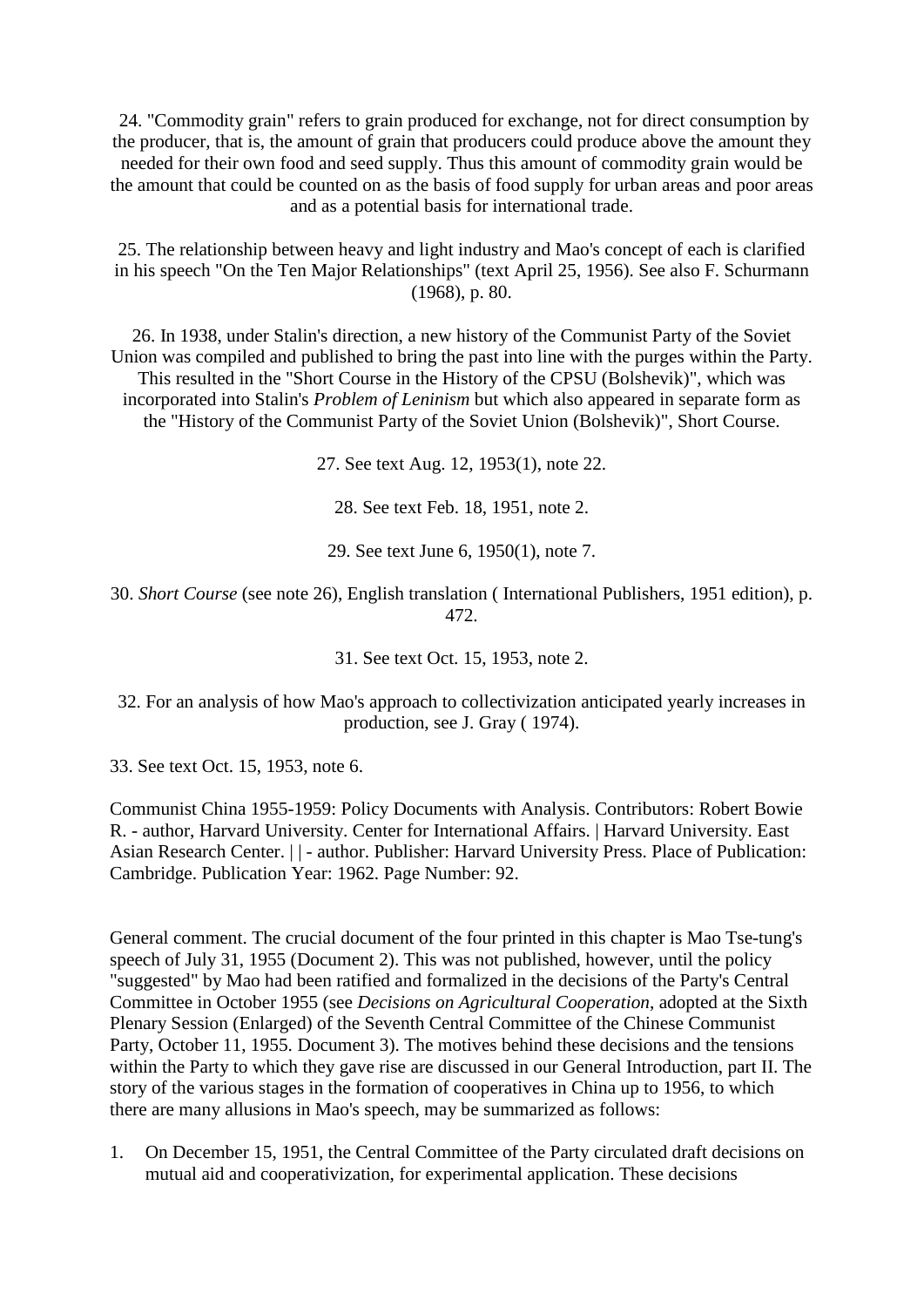envisaged temporary and seasonal "mutual aid" teams at the lowest level, permanent "mutual aid" teams, and guided development of agricultural producers' cooperatives on a selective basis. In these cooperatives, peasants were paid dividends for the shares of land which they contributed; this form of cooperative was subsequently known as the "lower" or elementary form, in contrast to the "higher" form in which the peasants surrendered their land. It was emphasized in the draft decisions that cooperativization must proceed on a voluntary basis, and that incentive was all-important; "only under the call to produce more grain and increase their income can peasants be mobilized to organize themselves." After a period of experiment the draft was officially adopted by the Central Committee on February 15, 1953. An attempt was then made to establish cooperatives on a larger scale, but this came to grief and many cooperatives were dissolved. (Mao refers in Document 2 to "*mass dissolution*.")

- 2. On December 16, 1953, the Central Committee adopted further decisions on the development of agricultural producers' cooperatives, describing them as a "transitional form through which the peasants can be induced to advance naturally and willingly to socialism" (i.e., to collective farms). The cooperatives, it was said, had "fully revealed their superiority." According to Mao, it was decided to increase their numbers from 14,000 to 35,800 before the autumn harvest of 1954 (in fact, he said, the number rose to 100,000 in this period). At the same time there was continued emphasis on the principles that the development of cooperatives must be voluntary and that increased production and increased income for members were the basic criteria of their success.
- 3. In October 1954, the Central Committee decided, in Mao's words, to increase the number of cooperatives "six-fold, from one hundred thousand to six hundred thousand." (The text of this decision is not available.) The target was exceeded, but the pace proved too hot. In March 1955 the State Council ordered that the organization of more cooperatives be stopped. In April, there was, in Mao's words, "resolute contraction" of numbers, and the Party issued a warning that the mistakes of 1953 should not be repeated. However, even after the dissolution of some cooperatives, the number established in June 1955 was 650,000 (or, according to Mao's figures, 16.9 million out of a total of 110 million peasant households).
- 4. In the meantime there was criticism of "rightist" tendencies on this question at the Central Committee's Rural Work Conference in May 1955. In the spring of that year (presumably after March), according to Mao, the Central Committee had decided that the figure of cooperatives could go up to a million by October 1956. Gradualness was nevertheless still the keynote of the agricultural section of Li Fu-ch'un's speech to the National People's Congress in July 1955 (Document 1). The target named by him was one million cooperatives by 1957 when, he said, the peasant households joining the present elementary form of cooperative would make up about onethird of all the country's peasant households.
- 6. Mao, in his speech of July 31, 1955 (Document 2), raised the target number to 1.3 million by October 1956 (i.e., a 100 percent increase in 14 months). In section X of the speech he envisaged that by the spring of 1958 about half the peasant population (55 million households) would be in cooperatives of the "semisocialist" (elementary) type. By 1960 the other half would have joined elementary cooperatives, and some of those already formed would have been transformed into higher-type "socialist" cooperatives.
- 7. In October 1955 the Central Committee adopted its decision (Document 3) calling for the basic completion of elementary cooperatives by the spring of 1958. Work was rushed forward, and Mao, in his preface of December 27, 1955, to the book *Socialist Upsurge in China's Countryside* (Document 4), said that his targets of July had already been far exceeded. He claimed an increase of 300 percent in the number of cooperatives in only